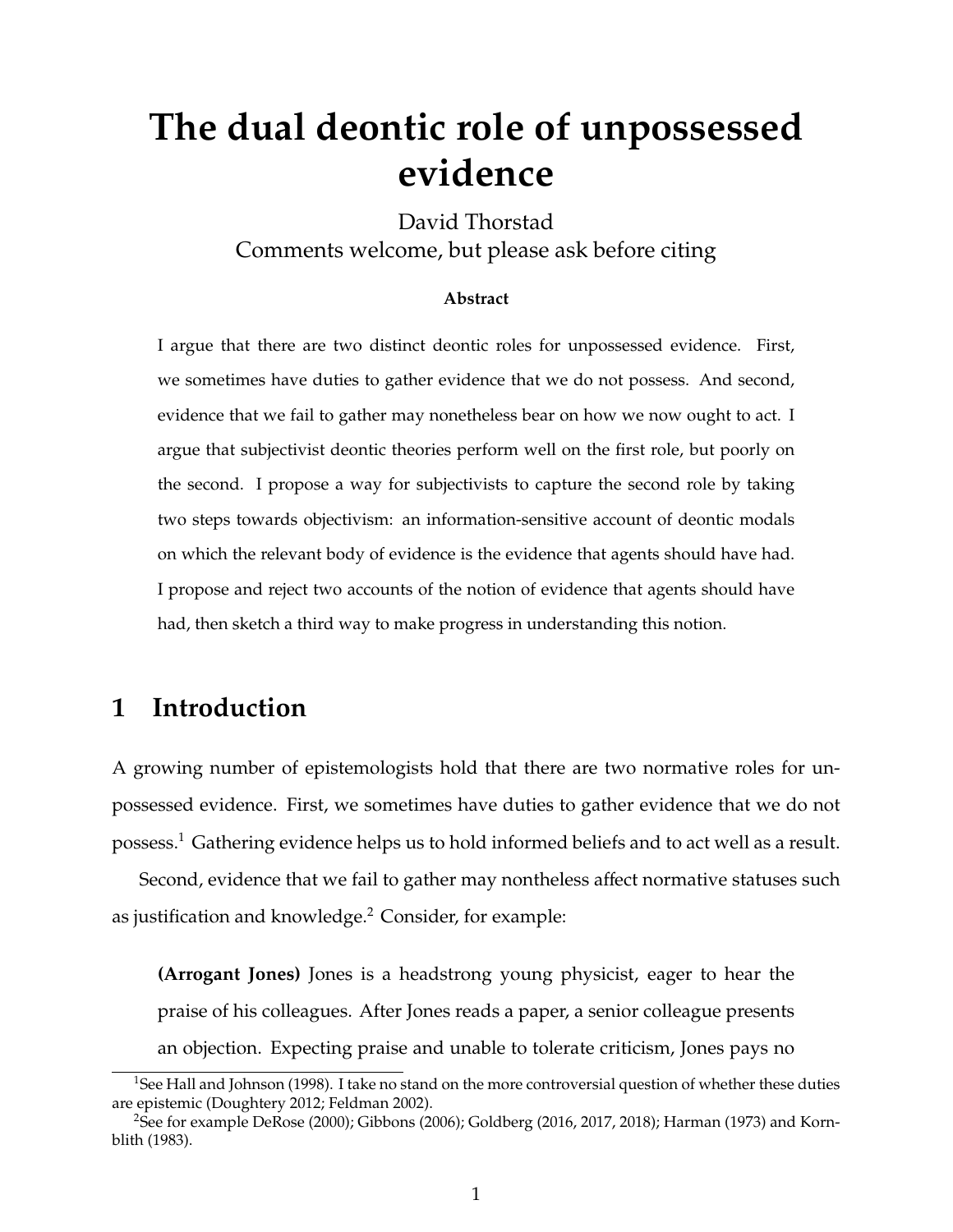attention to the objection; while the criticism is devastating, it fails to make any impact on Jones' beliefs because Jones has not even heard it. (Kornblith 1983, p. 36).

One thing we can say about Jones is that Jones failed in his duty to gather evidence by tuning out his colleague's objection. But many epistemologists have also wanted to say that the colleague's objection can defeat Jones' justification for believing the conclusion of his paper, even if in fact Jones shirks his duty to gather evidence and does not hear his colleague's objection. Roughly, the idea is that Jones should have had the evidence contained in his colleague's objection, and because Jones should have had this evidence, it bears on what Jones is justified in believing even if Jones fails in his duty to gather it.

In this paper, I have three aims. The first is to convince you that unpossessed evidence plays a dual deontic role analogous to its dual epistemic role. Sometimes we ought to gather evidence. But even if we fail to gather evidence, that evidence may nonetheless bear on what we ought to do.

My second aim is to argue that subjectivist deontic theories struggle to account for the dual deontic role of unpossessed evidence. Although subjectivism has an admirably clear and powerful account of duties to gather evidence, subjectivism cannot explain the deontic relevance of ungathered evidence. My third aim is to develop a way for subjectivists to meet this challenge by taking two steps towards objectivism.

Here is the plan. Sections 2-4 motivate and defend a subjectivist account of duties to gather evidence. Section 5 argues that subjectivism nevertheless struggles to account for the deontic relevance of evidence that agents fail to gather. Sections 6-7 propose a two-part solution: an information-sensitive account of deontic modals on which what agents ought to do answers to the evidence that they should have had. Sections 8-10 work towards a positive account of the key theoretical innovation introduced by this view: the notion of evidence that agents should have had. Section 11 concludes.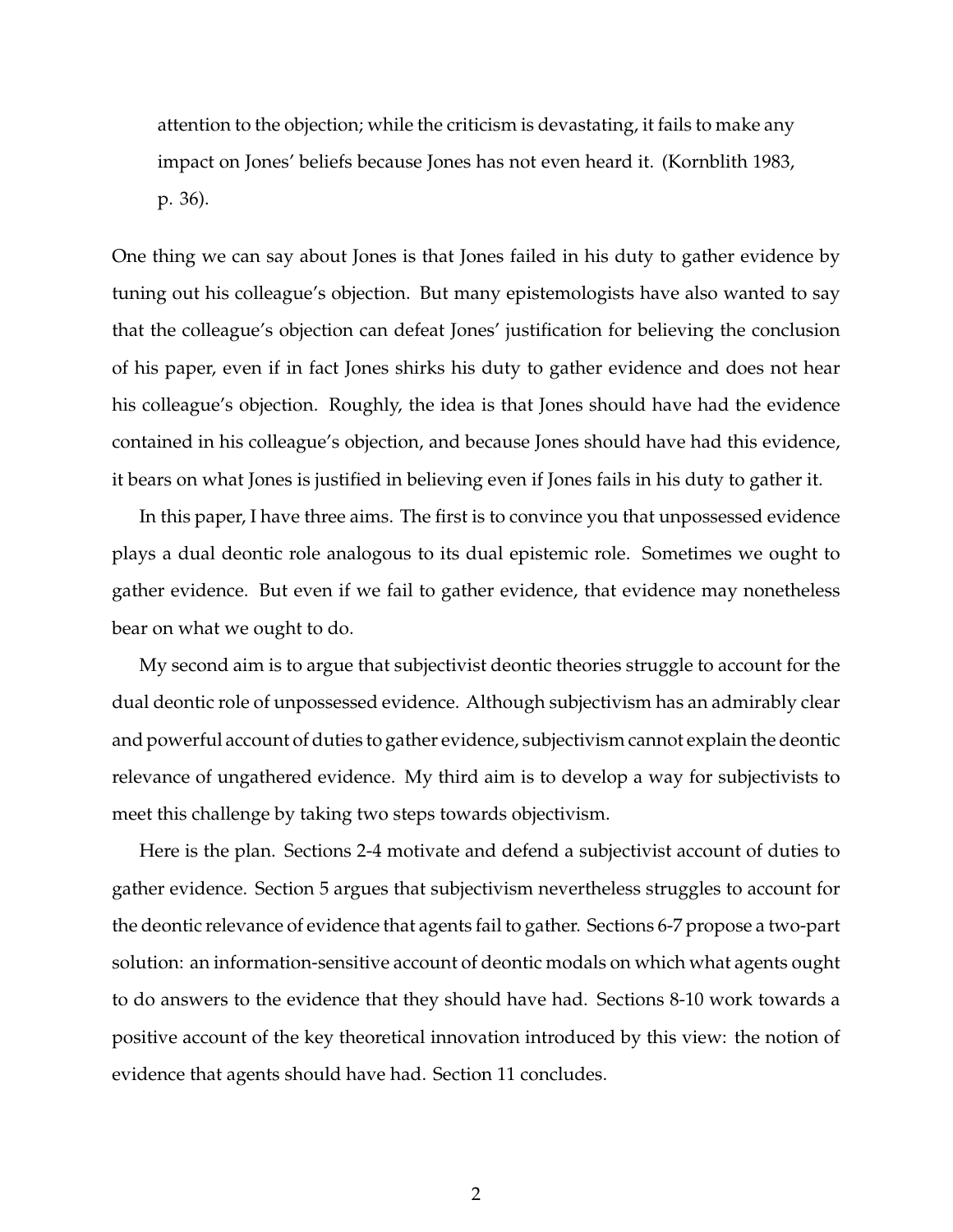### **2 Duties to gather evidence**

Let us begin by considering duties to gather evidence. Recent discussions of duties to gather evidence have focused on the following case:

**(Claire's Choice)** Claire is a human resources manager, who tomorrow (Tuesday) must lay off one of the employees from her financially stressed company, and who will have a duty to carry out this task in the best manner possible. As of today (Monday) Claire knows relatively little about the two employees, Max and Mina, who are candidates for being laid off. However, she could spend time today gathering accurate information about the employees' length of service, productivity, number of dependents, and so on and if she did so, she would have enough information to make a good decision tomorrow. (Smith 2014, p.15).

Plausibly, Claire should spend a great deal of time today gathering evidence. How can we account for Claire's duties?

Many recent accounts of duties to gather evidence draw on a notion of deontic value. Duties are assigned deontic values expressing the force of our obligations to comply with them. $3$  For example, the duty to arrive at work on time has some small deontic value and the duty not to murder strangers has a much higher deontic value. What you should do is a function of the deontic values of the duties involved. You should not murder strangers to speed your morning commute because the duty not to wantonly murder has higher deontic value than the duty to arrive on time.

Holly Smith uses the notion of deontic value to give an objective deontological account of duties to gather evidence.

**(Objective Deontological Account)** An agent has an objective derivative prima facie duty to acquire information if and only if doing so would lead the agent

 $3$ Actually there is some disagreement on this score (Lazar 2017).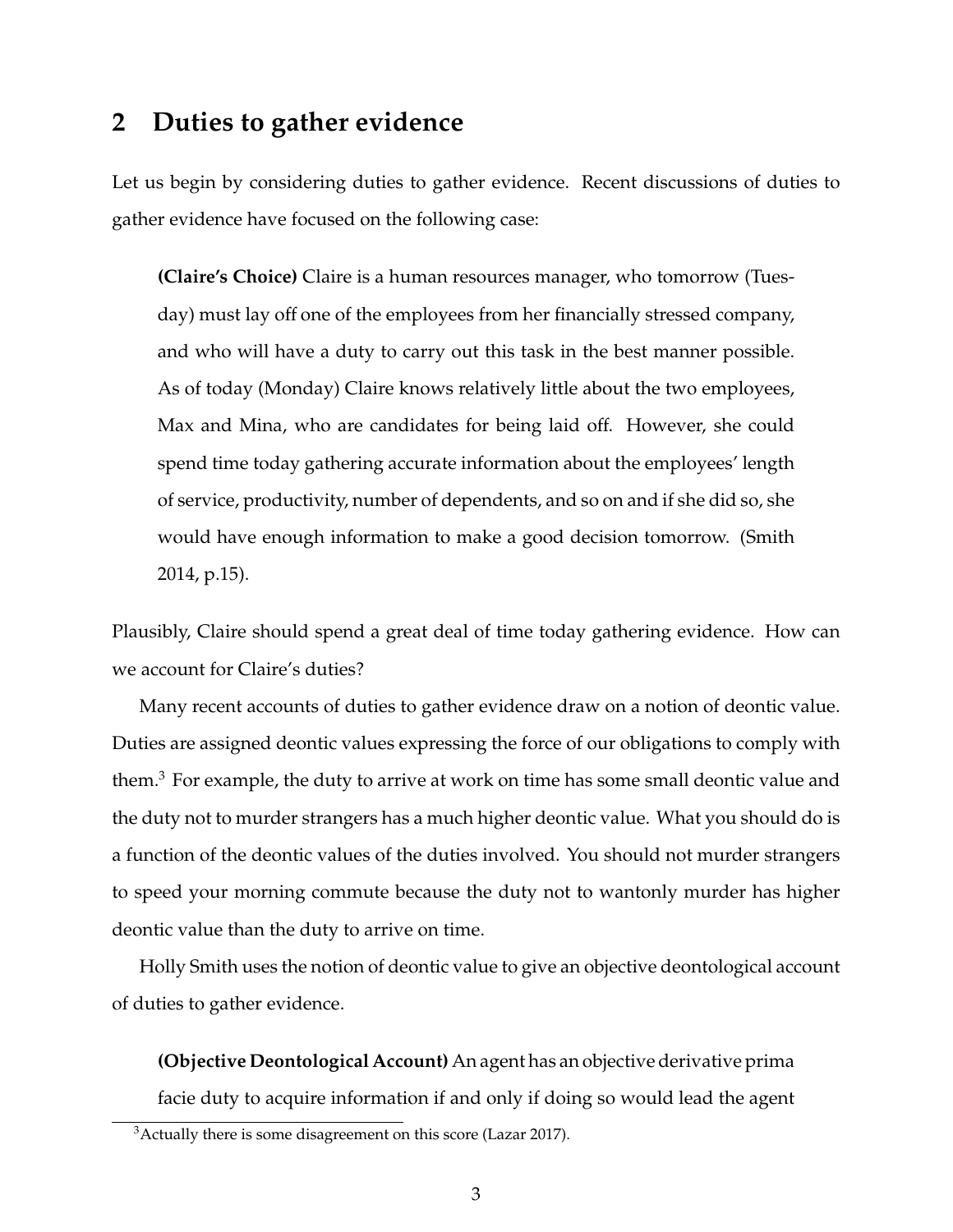subsequently to produce the maximum possible amount of deontic value. (Smith 2014, p.21).

The Objective Deontological Account explains why Claire should gather evidence today. Gathering evidence maximizes deontic value by leading Claire to comply tomorrow with her weighty duty to fire the correct employee.

Subjectivists have sought to replace the Objective Deontological Account with a more subjectivist-leaning view (Lee-Stronach 2019; Swenson 2016). In the remainder of this section, I sketch three objections that subjectivists will make to the Objective Deontological Account. My purpose in making these arguments is not to deliver a knock-down argument against objectivism. I doubt that such a thing can be done in so short a space. My aim is rather to understand the motivations for a subjectivist view, and in particular to make these motivations explicit so we can track whether our final view captures those motivations.

The first subjectivist challenge to the Objective Deontological Account is the Problem of Cost-Free Evidence Neglect. Many philosophers, particularly epistemologists and philosophers of science, have held that it is rarely or never permissible to ignore cost-free evidence (Good 1966; Hall and Johnson 1998; Maher 1990). While there may be scattered exceptions for agents who think that they will react irrationally to the evidence that they gather [removed] or agents with certain risk attitudes (Buchak 2010), in general agents should gather cost-free evidence because they expect that this evidence will put them in a position to act well.

But the Objective Deontological Account says that agents should often ignore cost-free evidence. Consider:

**(Misleading Evidence for Claire)** Claire is currently disposed to fire Max, and as it turns out Max deserves to be fired. But if Claire gathers evidence today, she will uncover a large amount of misleading evidence which supports the conclusion that Mina should be fired. As a result, if Claire gathers evidence, then Claire will fire Mina.

4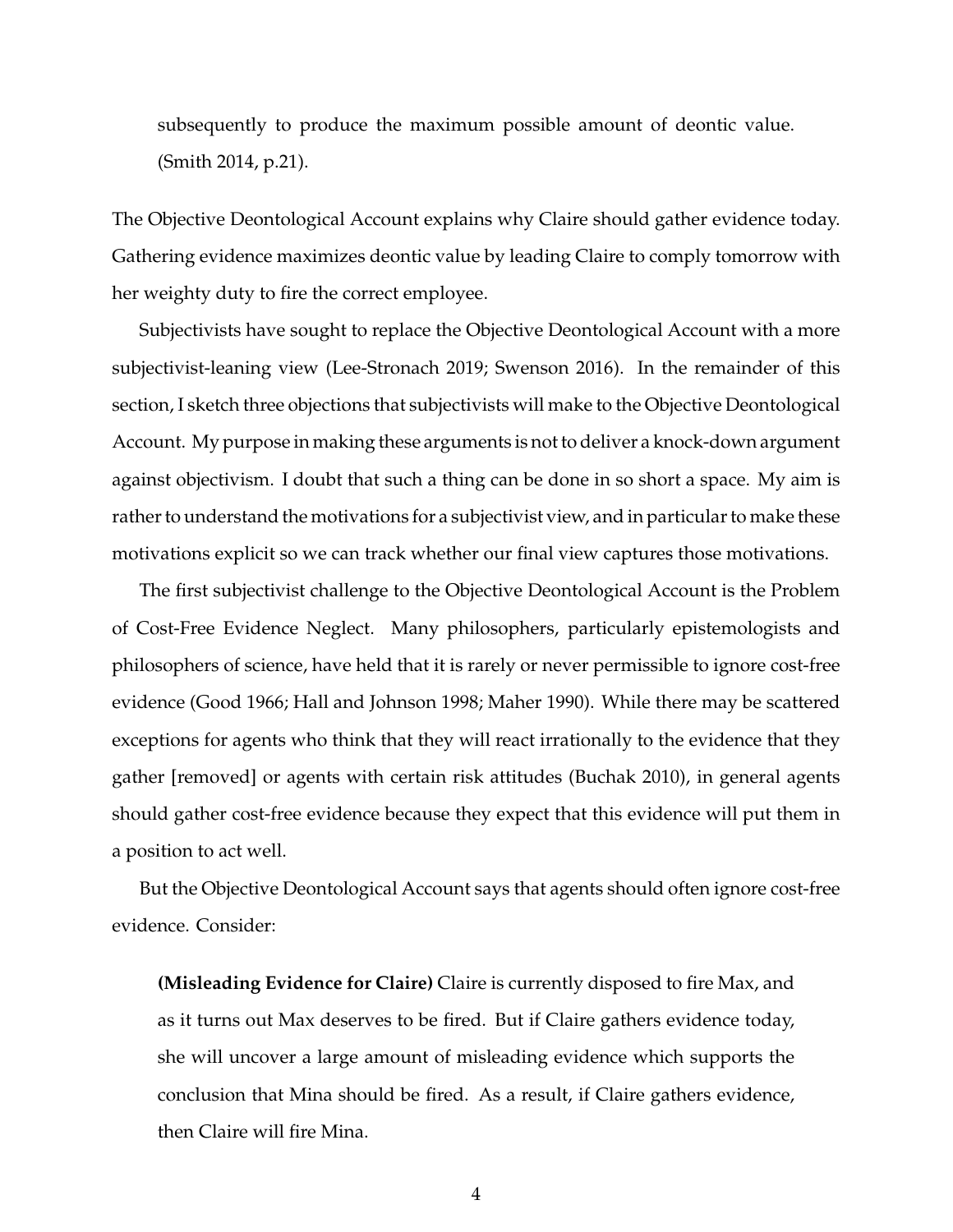In Misleading Evidence for Claire, the Objective Deontological Account says that Claire should not gather evidence. Gathering evidence will lead Claire to produce less deontic value than she would otherwise produce, by firing the incorrect employee. The Objective Deontological Account delivers this conclusion even if the evidence is cost-free. And in fact, the Objective Deontological Account says that Claire should pay a large fee to avoid gathering evidence in this case. Because it is very important to fire the correct employee, it may well be the case that Claire should pay a thousand dollars if necessary to avoid receiving evidence.

More generally, the world is a messy place. There is often a good deal of evidence favoring false propositions as well as true propositions. As a result, although evidence gathering generally tends to improve the quality of our actions, gathering evidence often makes our actions worse. When this is the case, the Objective Deontological Account says that we should not gather evidence, even if the evidence is cost-free, and that we should be willing to pay a fee proportional to the change in action quality in order to avoid cost-free evidence.

A second worry is the Not Just for Sinners Problem. Many philosophers think that duties to gather evidence arise for agents who are in a certain sense ideal. Namely, they always do what they ought. But the Objective Deontological Account says that such agents will have no duties to gather evidence. On an objectivist view, Claire should fire whomever most deserves to be fired, whatever the evidence available to Claire. If Claire always does what she ought, then on Tuesday Claire will fire the most deserving person whether or not Claire gathers evidence. As a result, gathering evidence will not improve the deontic value of Claire's actions on Tuesday, so Claire has no duty to gather evidence.<sup>4</sup>

The Objective Deontological Account can explain why sinners like us, who sometimes fail to do what we ought, have duties to gather evidence. If Claire does not always do what is right, then she should gather evidence whenever evidence-gathering will lead to

<sup>4</sup>Perhaps objectivists could claim that ideal agents have a duty to gather evidence so that they can act for the right reasons. Note that this will require a corresponding change to the notion of deontic value in the Objective Deontological Account.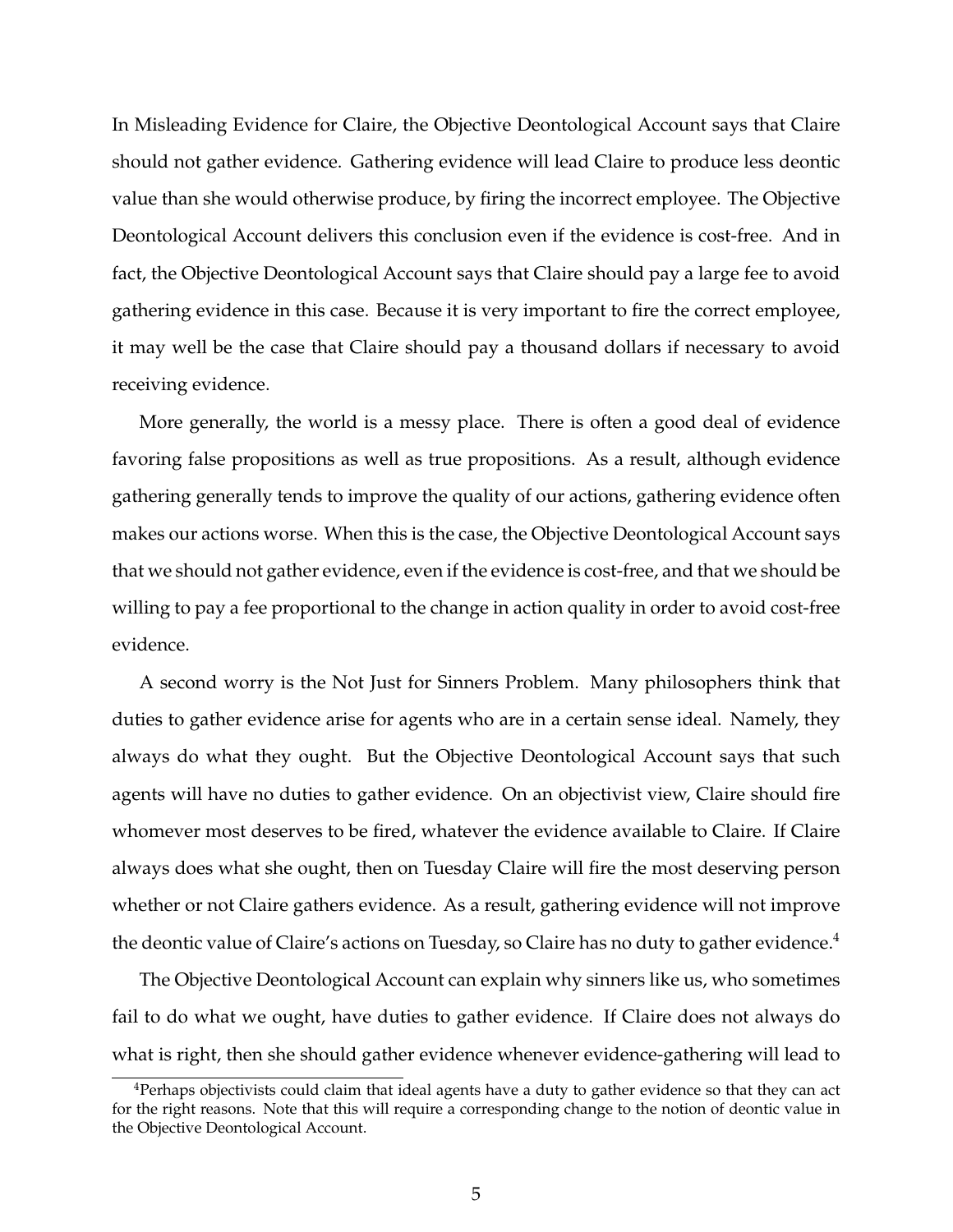an improvement in the quality of her actions. But on the Objective Deontological Account, duties to gather evidence are just for sinners. Agents who always do what they ought will have no duties to gather evidence.

A third worry is the Problem of Perspectival Mismatch. Questions about duties to gather evidence arise most naturally from within the perspective of an agent who takes evidence to bear on what ought to be done and wants to know whether she should gather more evidence before deciding what to do. But objectivist accounts explain duties to gather evidence by stepping outside of the agent's perspective and holding that evidence has no bearing on what ought to be done. What ought to be done is determined by the totality of relevant facts, whether or not those facts form part of the agent's current or potential evidence.

Here the subjectivist will complain that there is a mismatch between the evidentiallyconstrained perspective which is used to motivate questions about duties to gather evidence and the evidentially-unconstrained perspective from which the objectivist answers those questions. This type of perspectival mismatch has led many objectivists to concede that even if there is an important reading of deontic modal vocabulary that objectivism captures, deontic modals often admit a second, more subjectivist reading. Subjectivists think that this reading is often the reading at issue in discussions of duties to gather evidence. If objectivists are willing to make this concession, then I would invite them to read my account in this way.<sup>5</sup>

In this section, I introduced an Objective Deontological Account of duties to gather evidence. I reviewed three challenges that a subjectivist will raise to the Objective Deontological Account and other objectivist views: the Problem of Cost-Free Evidence Neglect, the Not Just for Sinners Problem, and the Problem of Perspectival Mismatch. I suggested that these challenges should be taken as representative motivations for a more subjectivistleaning view. In Sections 3-4, I develop and motivate a traditional subjectivist account of duties to gather evidence. A key argument for this account will be that it avoids the

 $5$ At the risk of withdrawing a proffered olive branch, I should note that the information-sensitive account which I favor is usually offered as a way to avoid admitting two separate readings of deontic modals.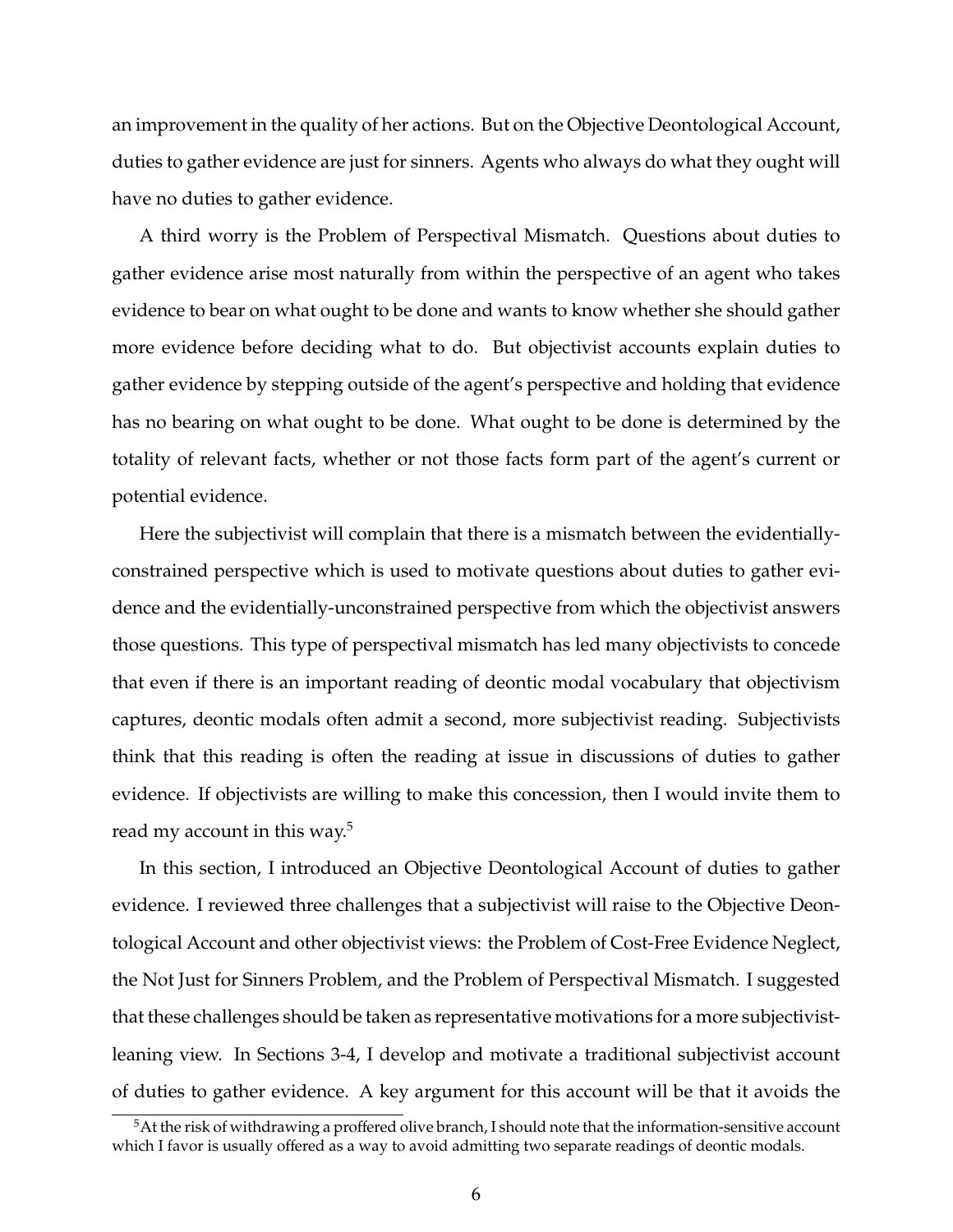challenges raised for objectivist views.

### **3 A traditional subjectivist account**

My aim in the next two sections is to present and motivate a traditional subjective consequentialist account of duties to gather evidence. In this section, I argue that the subjective consequentialist account performs well on cases such as Claire's Choice and overcomes the worries raised for objectivist accounts in Section 2. In the next section, I give three further motivations for the account.

One aspect of the subjective consequentialist account which I will not defend here is its consequentialism. The reason is it has recently been proposed that deontologists can make use of a deontologized version of the present account (Lee-Stronach 2019). This is a bold claim straight out of the consequentialist playbook, and I very much hope that it is true. But in order to apply the account to concrete cases, we will need to take a stand on how it is to be read. The best-known version of this account is consequentialist, and that is the version that I will develop.

The starting point for the subjective consequentialist account is the maximizing consequentialist claim that we ought to do what is best.

**(Deontic-Evaluative Bridge)** For all agents *S*, times *t* and actions *A*, *S* ought at

*t* to *A* just in case *A*-ing at *t* has higher value than any alternative.

Nonconsequentialists can also accept the Deontic-Evaluative Bridge, so long as they hold that some value is to be honored or instantiated rather than promoted. The account becomes recognizably consequentialist when we deny this possibility.

**(Promotion)** The values of actions are determined by the value that they pro-

mote.

Here I have stated Promotion as a thesis about action, leaving open the possibility that the values of other objects such as paintings are not determined by the value that they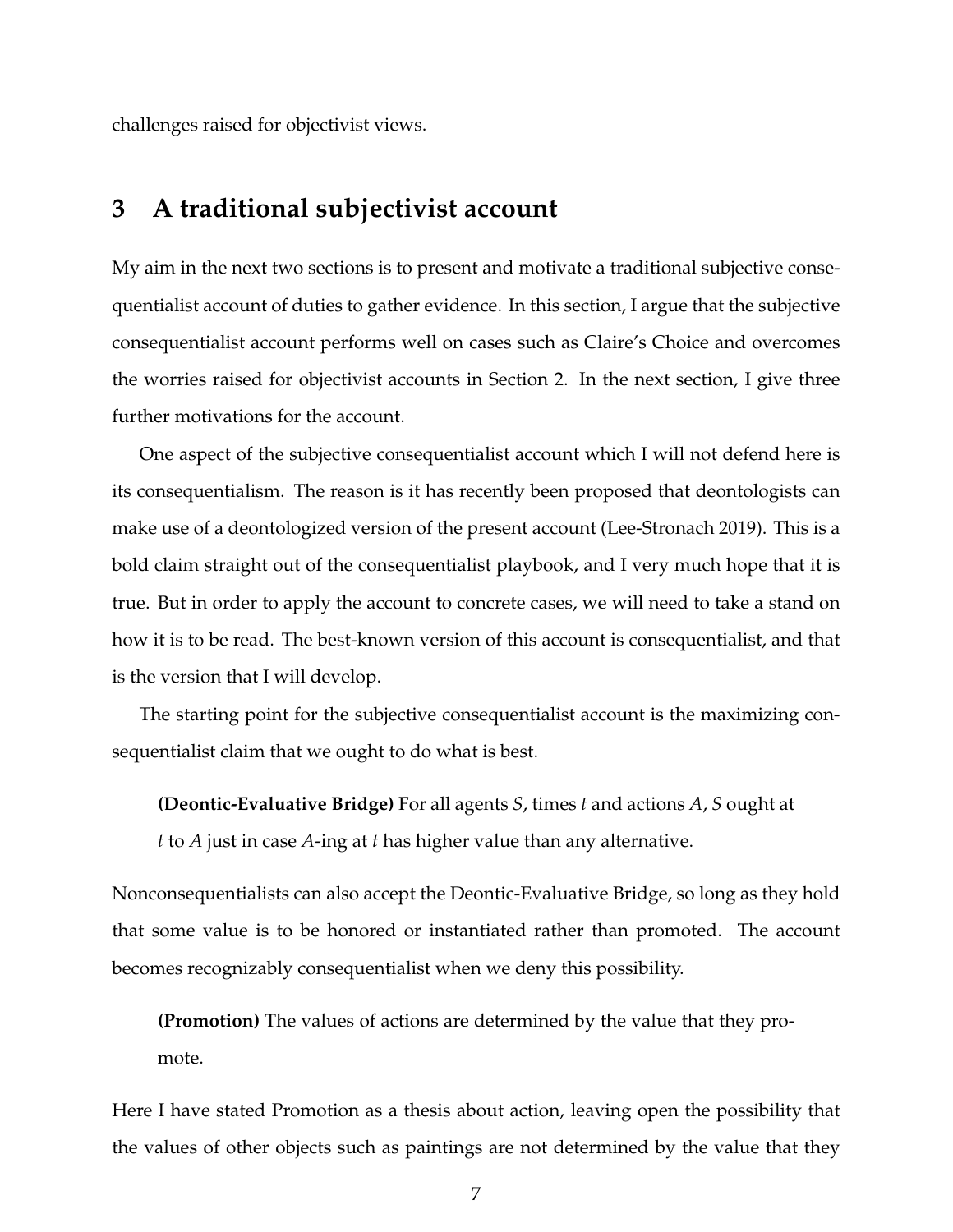promote. And finally, the view is subjectivist: it says that value is assessed using an agent's beliefs.

**(Subjectivism)** The values of actions are assessed using the beliefs of the actor.

Like many subjectivists, I take these theses to support the further claim that agents should act to maximize the subjective expected value of their actions.

**(Subjective Expectations)** The value of an action is its subjective expected value $6$ 

I will not argue for this final claim, because I suspect that much of what I have to say could be reformulated using non-expectational value functions. If this can be done, then so much the better.

All of this is quite familiar. What is the novelty of the subjective consequentialist account? The strength of the subjective consequentialist account is that the values of actions can be further unpacked by looking at the ways in which actions promote value. Consequentialist accounts of duties to gather evidence traditionally focus on the value of information (Good 1966; Howard 1966; Stigler 1961). Claire may gather various pieces of information about Max and Mina: productivity evaluations, number of dependents, salary and the like. That information has value, and this value comes in many types. Information may be intrinsically valuable. It may be instrumentally valuable as a way of forming true beliefs. And information is certainly instrumentally valuable as a guide to action.

Often the lion's share of the value of information is given by its action-guiding potential. We gather evidence so we will be able to act well. For example, Claire gathers evidence so she will know who to fire. When this is the case, we can unpack the subjective consequentialist account by modeling the value of information as its instrumental value in guiding action. This is, of course, only a model. In general, Subjective Expectations

<sup>&</sup>lt;sup>6</sup>That is, *V*(*A*) =  $\Sigma_w P(w) V(A(w))$  where *P* is given by the actor's credences.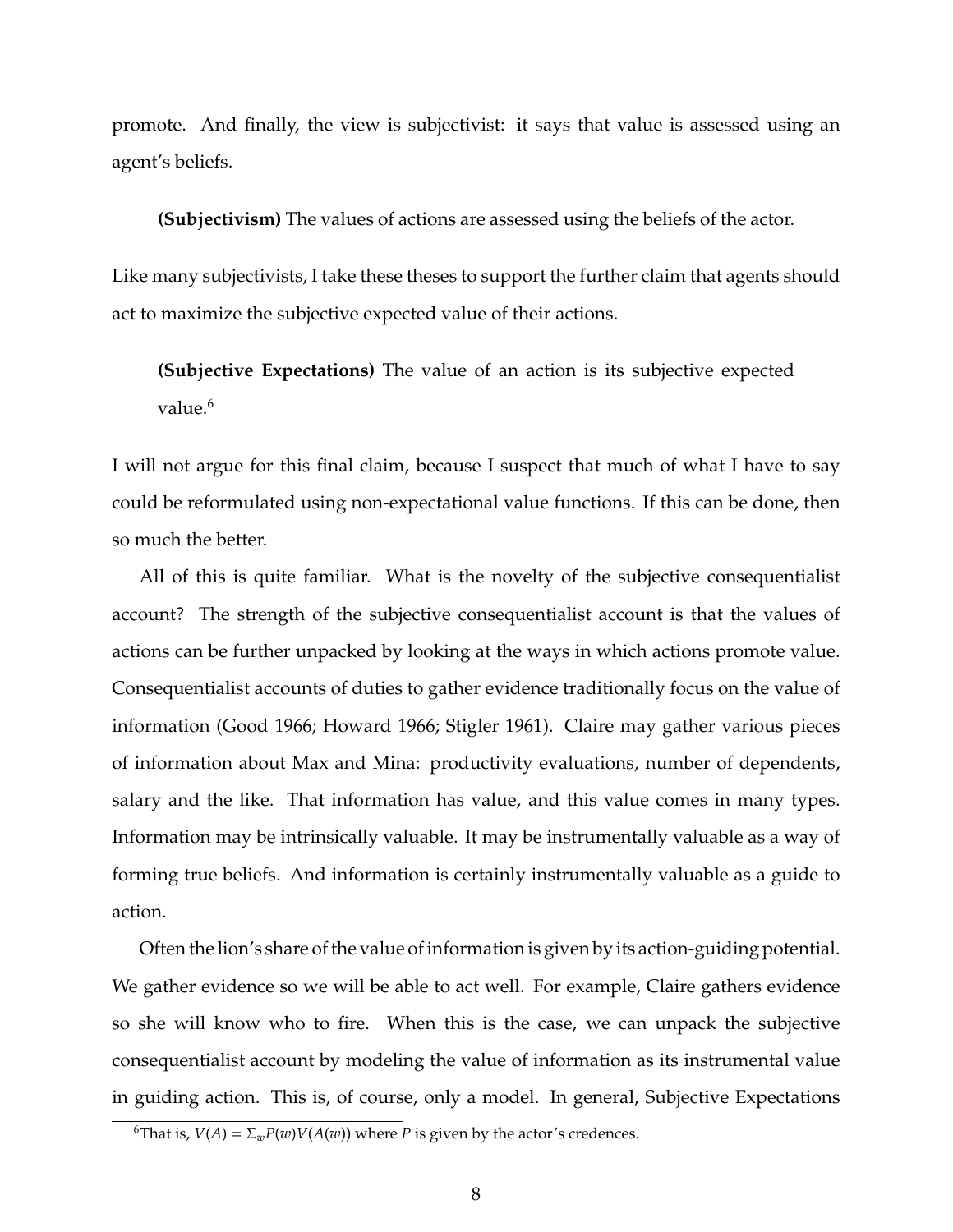expresses the most specific form of the subjective consequentialist account that is true without qualification. But in many cases such as Claire's Choice, the value of information will be well-modeled by its action-guiding potential, and when that is the case we can say something much more specific about when and how Claire should gather evidence.

Right now, Claire is disposed to take the action A<sup>\*</sup> maximizing expected value given her current beliefs. Then Claire learns some fact  $\phi$ , for example Max's salary. As a consequence, Claire becomes disposed to take the action  $A^*_{\phi}$  maximizing expected value according to her updated beliefs.<sup>7</sup> When the value of information is dominated by its action-guiding potential, the value of learning  $\phi$  is well-modeled by the improvement in the quality of the action that Claire is disposed to take, namely the difference in value between *A* ∗  $_{\phi}^*$  and  $A^*$ .<sup>8</sup>

The value of information alone is not terribly informative. For one thing, we want to evaluate actions and not pieces of information. At a world, we can value evidencegathering actions at the value of the information that they produce.<sup>9</sup> Objective consequentialists hold that we should maximize this quantity. Subjectivists, in turn, say that we should take evidence-gathering actions which maximize the expected value of information.<sup>10</sup> When immediate action-guidance is all that matters, Claire should take the action which is expected to provide the most valuable information.

The subjective consequentialist account is not perfect, but it has several compelling features. Already we are in a position to explain what Claire should do. Claire should gather information because the expected value of gathering information is quite high. At minimal cost to herself Claire can substantially increase her chances of making an important difference in the lives of her employees. We can also explain in detail which information Claire should gather. Claire should prioritize her information-gathering activities

 $^7$ Formally,  $A^* = argmax_A \mathbb{E}_P(V(A))$  and  $A^*_d$  $\phi_{\phi}^* = argmax_{A} \mathbb{E}_{P(*|\phi)}(V(A)).$ 

<sup>&</sup>lt;sup>8</sup>That is,  $VOI(\phi, w) = V(A^*_d)$  $\psi_{\phi}(w)$ ) – *V*(*A*<sup>\*</sup>(*w*) where *w* is the world in which Claire resides. Because I have not defended (Promotion) as a claim about the values of non-actions, it is important to make a notational distinction between the *VOI* and the value function *V*.

<sup>&</sup>lt;sup>9</sup>That is,  $V(A, w) = VOI(A(w), w)$  where *A* is an evidence-gathering action.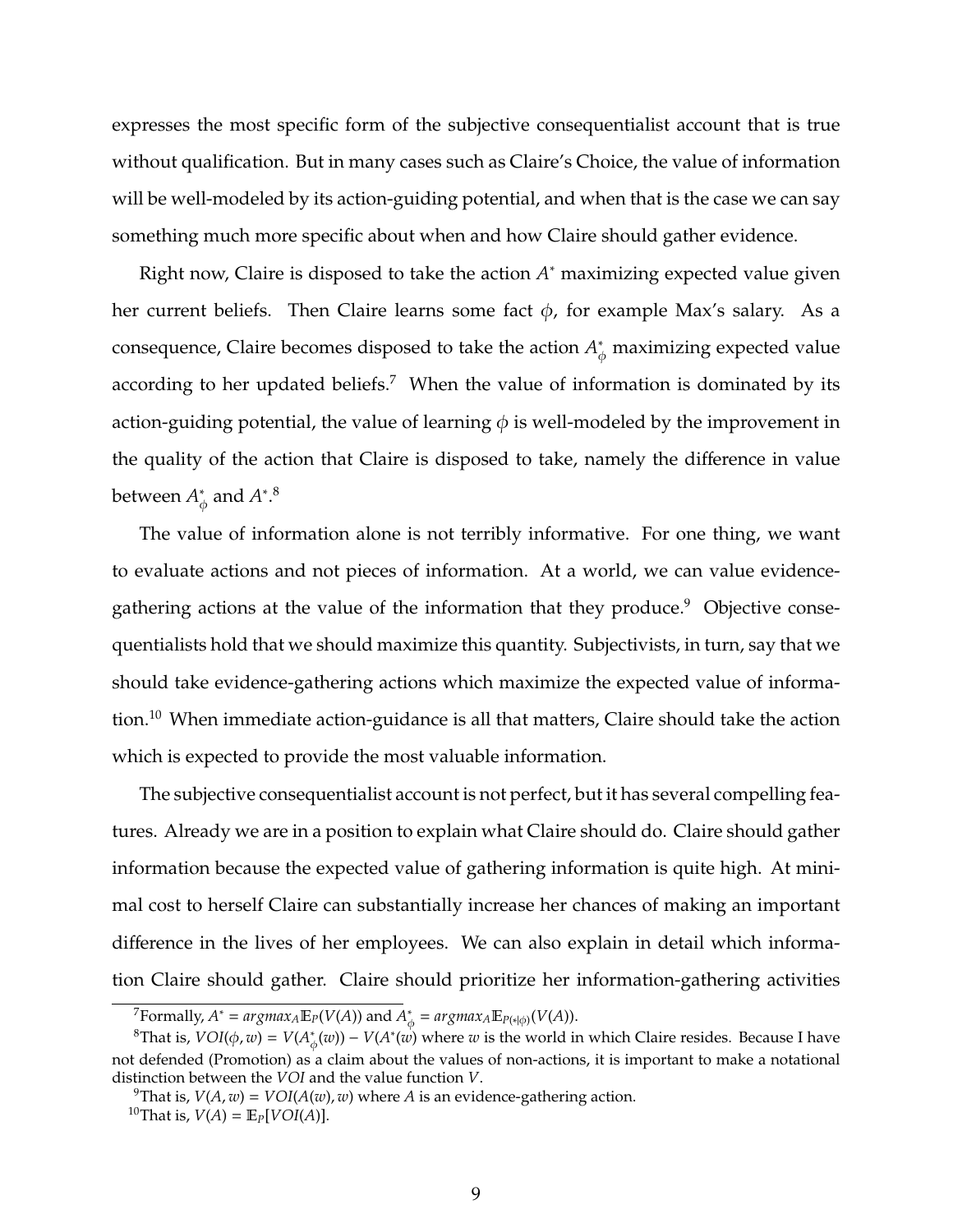according to the expected value and cost of information gathered. Claire should focus on information about productivity over punctuality because productivity information has higher value. And Claire should avoid time-consuming inquiries such as a half-day trip to interview Max and Mina's relatives because Claire expects that she could gather more valuable information during that time by skipping the interviews.

The subjective consequentialist account also explains the place of information-gathering in Claire's life. It explains why Claire should forgo sleep on Monday night: sleep is important, but the lives of her employees are more important. It explains why Claire should enlist friends and family to help. The consequentialist account explains why Claire should devote more resources to information-gathering if she is substantially unsure about what decision to make: information gathered is likely to have a more substantial impact on future decision quality. This account also explains why if Claire is very sure which employee deserves to be laid off, she can stop gathering information after dinner and sleep like a baby.

The subjective consequentialist account also solves the problems for objectivist accounts raised in Section 2. In a classical setting, the subjective consequentialist account solves the Problem of Cost-Free Evidence Neglect in the strongest possible way. By Good's theorem (Good 1966), rational agents for whom the value of evidence-gathering is exhausted by the value of information will never neglect cost-free evidence. Roughly, this is because they expect that evidence gathered will have a net-positive impact on decisionmaking, because even if some evidence is misleading, evidence-gathering more often changes our actions for the better than for the worse. We may want to weaken Good's theorem by incorporating new formal assumptions: for example, a possibility that agents may react irrationally to new evidence [removed] or that they hold specific risk attitudes (Buchak 2010). This may imply that in some cases, it is rational to neglect costfree evidence. But neither assumption has been taken to generate widespread cost-free evidence neglect, and in both cases arguments have been given for why the specified form of cost-free evidence neglect is rational.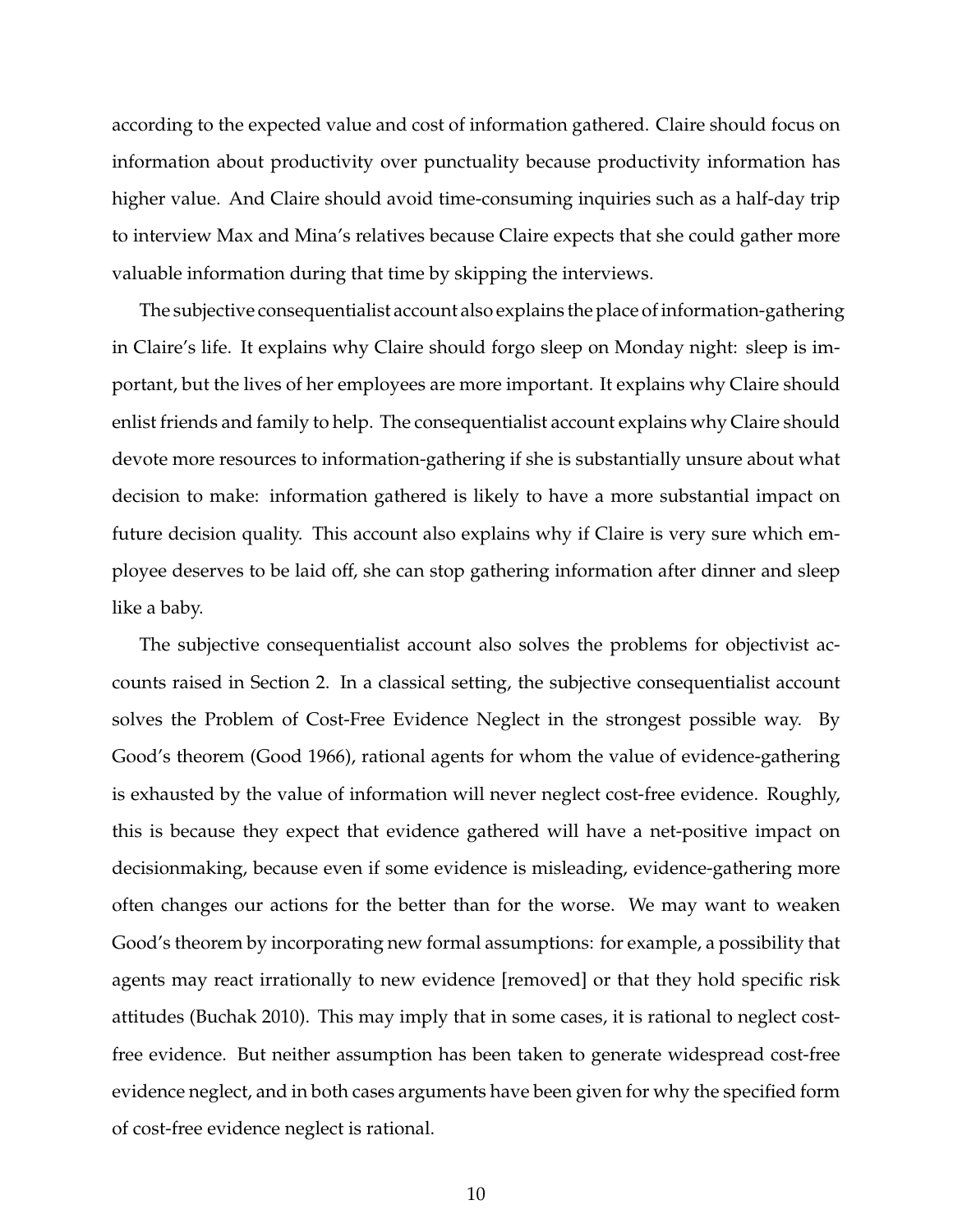The subjective consequentialist account also solves the Not Just for Sinners Problem. What we should do before gathering evidence is determined by our current beliefs. If forced to act on Monday, Claire should fire whichever employee she currently believes it would be best to fire. Claire may be disposed to do this on Monday, but still have duties to gather evidence. That is because on Monday, Claire expects that she will be in a better position to make a value-promoting decision on Tuesday if she gathers evidence. So there is no incompatibility between the claim that Claire is already disposed to do what she ought and the claim that Claire nonetheless ought to gather evidence before acting.

Finally, the subjective consequentialist account makes progress on the Problem of Perspectival Mismatch. Claire's evidence is incorporated into her beliefs, which determine what Claire ought to do. In this way, subjectivism captures something like the evidentiallyconstrained perspective from which questions about rational evidence-gathering get off the ground. As we will see in Section 6, subjectivism does not perfectly capture the evidentially-constrained perspective at issue in the Problem of Perspectival Mismatch. But it certainly comes closer to capturing this perspective than objectivism does.

In this section, we have developed a subjective consequentialist account of duties to gather evidence. In full generality, that account says that agents should gather evidence when the expected value of evidence-gathering activities is positive, where expected values are interpreted in terms of the belief-relative expected amount of value that evidencegathering promotes. In many contexts, the expected value of evidence-gathering is wellmodeled by the expected value of information, allowing the account to deliver tractable verdicts in cases of interest. We have seen that the subjective consequentialist account says the right thing about many versions of Claire's Choice, and makes progress on the Problem of Cost-Free Evidence Neglect, the Not Just for Sinners Problem, and the Problem of Perspectival Mismatch. In the next section, I present three more advantages of the subjective consequentialist account before modifying that account in Sections 6-10.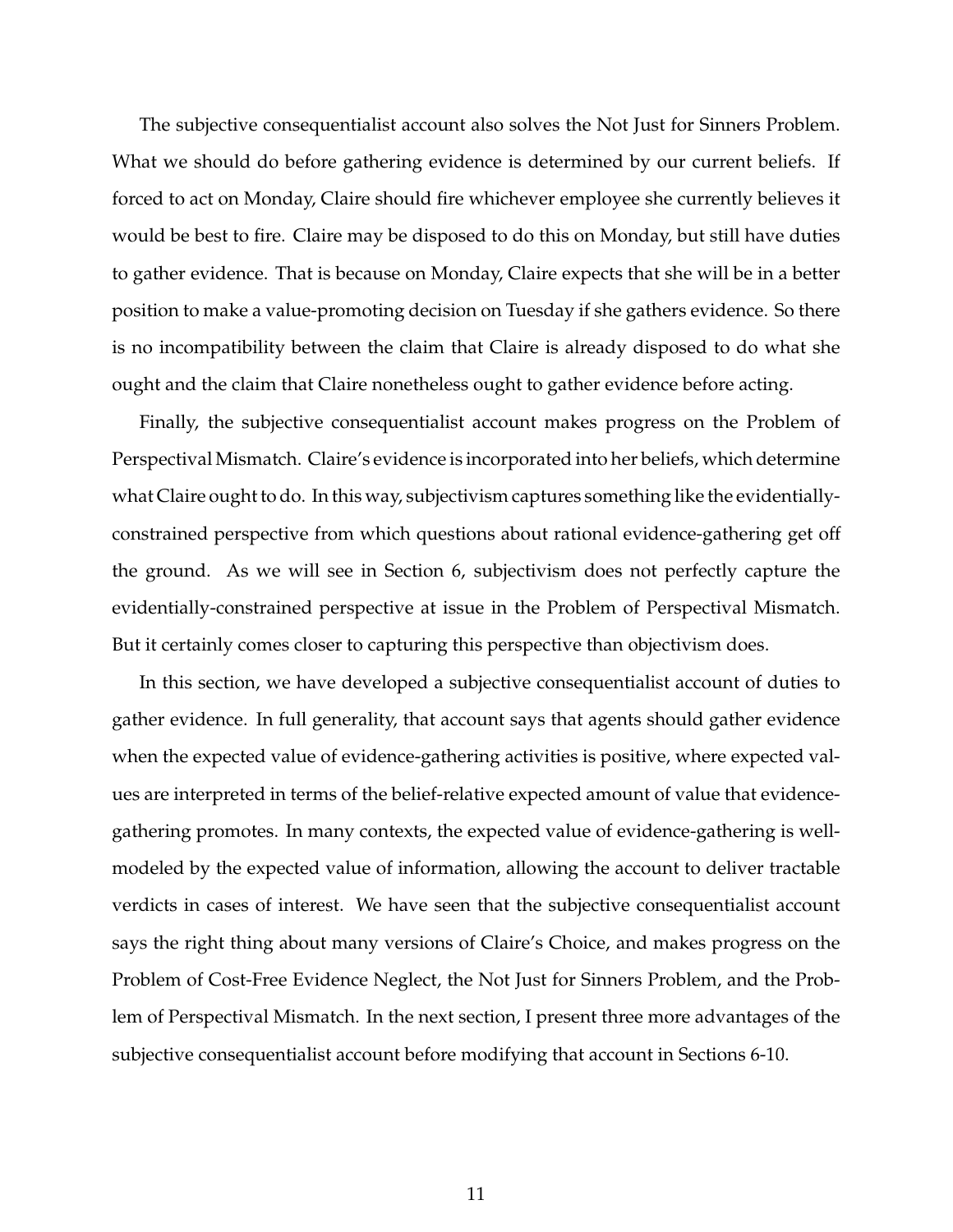### **4 Motivating the subjectivist account**

In this section, I discuss three more advantages of the subjective consequentialist account before modifying that account in Sections 6-10.

The first point in favor of the subjective consequentialist account is that it is independently motivated and supported by a wealth of case studies. Information value theory was developed in the applied sciences in the 1960s in response to a variety of questions about how agents should gather evidence (Howard 1966). Since then, versions of the subjective consequentialist account have been widely adopted in fields such as decision analysis (Howard 1968), economics (Stigler 1961), artificial intelligence (Russell and Wefald 1991), psychology (Lieder and Griffiths 2017), and neuroscience (Lieder et al. 2018). The subjective consequentialist account has not been purpose-built to solve a moral problem. There is ample evidence of how the account sheds illuminating light on diverse questions about rational evidence gathering. Together, these applications constitute a plausibility argument for the account.

The subjective consequentialist account also makes progress on a problem about culpable ignorance. A number of authors have proposed *non-tracing cases* of culpable ignorance in which agents are culpably ignorant despite not having culpably failed to gather evidence in the past (King 2009; Smith 2011; Vargas 2005). Many authors have sought to reduce the number of non-tracing cases that we admit by showing how some of these cases in fact trace back to culpable failures to gather evidence. The consequentialist account will help us to do this in a number of well-known cases. $^{11}$ 

For example, several authors take the following case to involve non-tracing culpable ignorance:

**(Driveway Disaster)** Nate, tired from waking up early, backs out of his driveway. His thoughts turn to his meetings that day, and his attention is partly

 $11$ There is one family of cases which I don't think my account will resolve. These are cases of culpable forgetting. For example, you might be culpably ignorant by dint of having forgotten your best friend's birthday, and that ignorance may not trace back to any culpable action on your part. I'm not sure what to say about these cases, expect that consequentialism is not a panacea.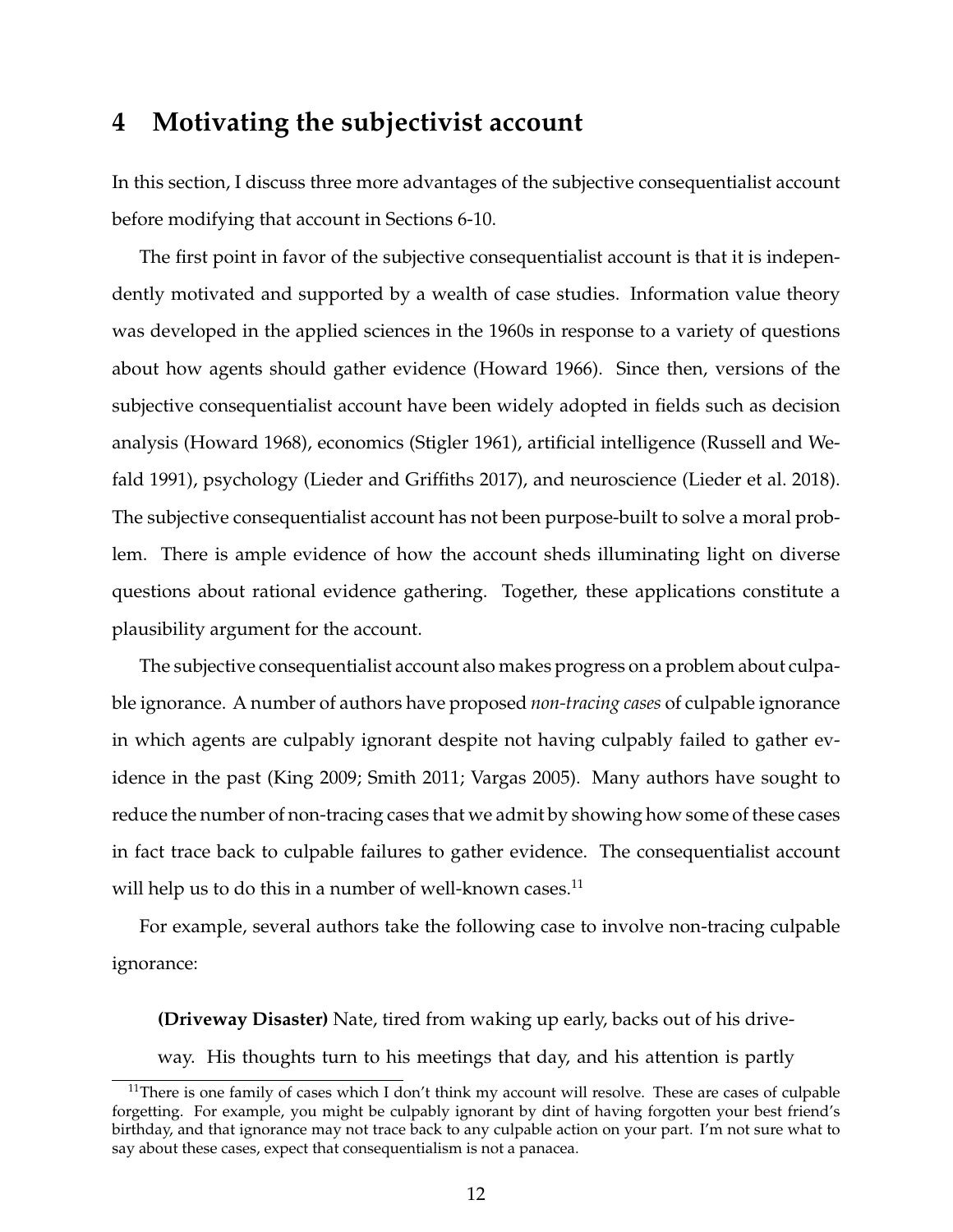focused on a radio commercial. Due to his inattention, Nate doesn't see a child walking to school and so hits him, breaking the child's leg. (King 2009, p.578).

But there is a good consequentialist argument that Nate should have checked his rearview mirror. Checking his rear-view mirror had a non-trivial probability of conveying a crucial piece of information to Nate: that there was a child behind his car. Given the comparative costs of running over a child and checking the rear-view mirror, Nate should check his mirror so long as the probability of hitting a child was nontrivial. So Nate should have gathered evidence by checking his rear-view mirror. Is Nate nonetheless blameless for failing to check? Not likely. Inattention is rarely a good excuse and Nate has had ample opportunity to develop a habit of mirror-checking. Nate is well aware of the importance of this habit and the dangers of distracted driving. I conclude that Nate culpably failed to check his rear-view mirror. Similar treatments should work for many proposed non-tracing cases.<sup>12</sup>

A third advantage of the subjective consequentialist account is its generalizability. Sometimes agents are not merely uninformed but unaware: they have not even considered some actions they could take or some world-states bearing on the desirability of those actions. Unawareness is not mere lack of information. In fact, unaware agents may well have information bearing on the desirability of unconsidered actions and the probability of neglected world states. But we can ask the same normative questions about unaware agents as we have already asked about uninformed agents. When, why and how should agents take steps to increase their awareness before acting? Building on recent formal progress in our understanding of unawareness (Bradley 2017; Karni and Vierø 2013), Bayesian epistemologists have developed a value of awareness paralleling the value of information (Quiggin 2016). Our account of duties to gather evidence can and has been

 $12$ For example, this treatment works in all three of the cases proposed by Smith (2011) not involving culpable forgetting. Agents are required to check that a gun is unloaded before handling it with a friend due to the nontrivial probability of uncovering life-saving information. And boat pilots are obligated to check for rocks even along a well-known route for precisely the same reason. Agents are well-aware of these obligations, which are standardly taught in gun-safety and pilot-training instruction, and hence are culpable for shirking them.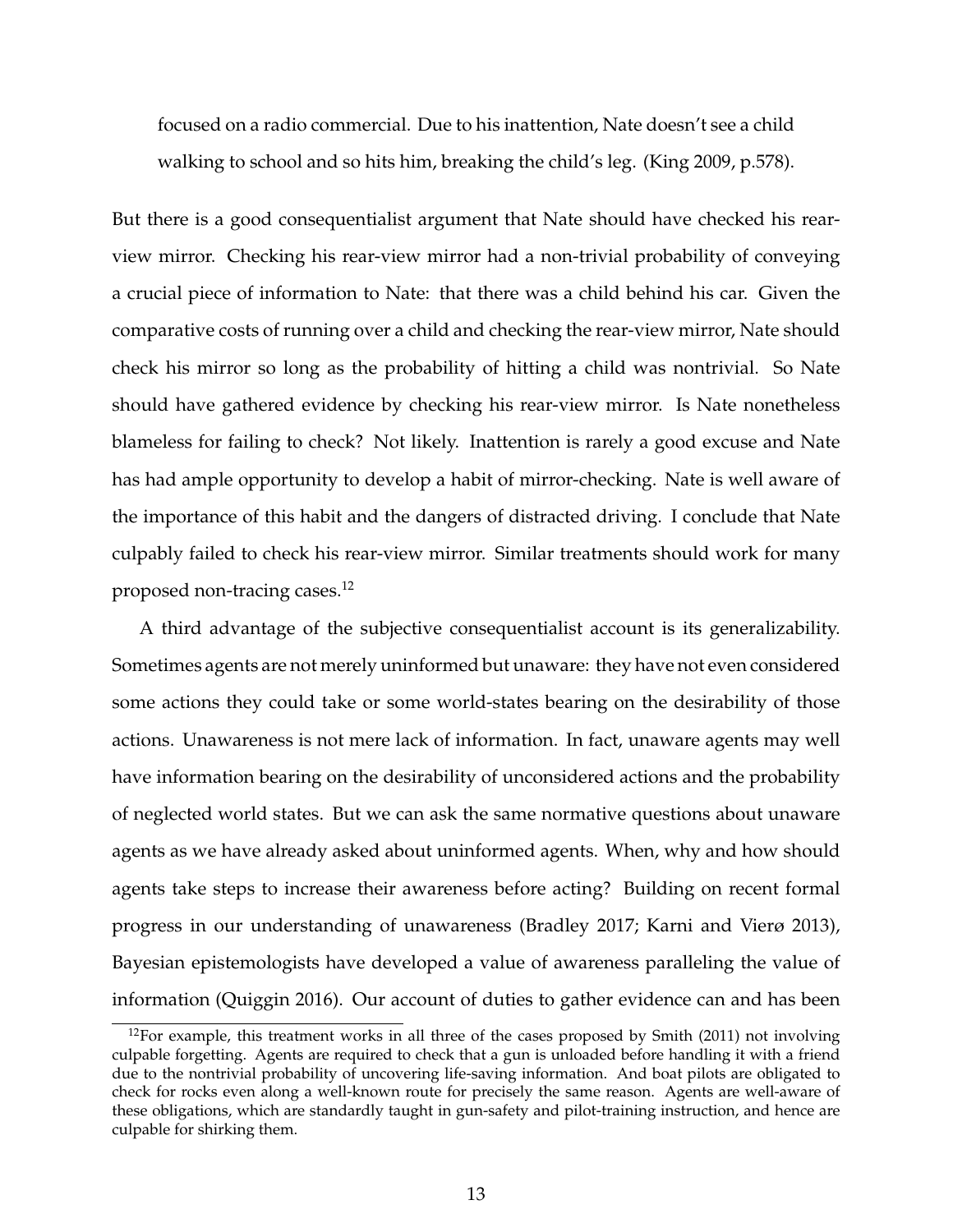extended to cover duties to expand awareness: agents should take awareness-expanding actions with positive value. This is a plausible and explanatorily powerful account, purchased nearly for free by extending the subjective consequentialist account of duties to gather evidence.

In Sections 3-4, we have seen several advantages of the subjective consequentialist account. In Section 3, we saw that the account says the right thing about many versions of Claire's Choice and makes progress on the problems raised for objectivist accounts. In this section, we have seen that the subjective consequentialist account is independently motivated and supported by an array of case studies. It handles many purported cases of non-tracing culpable ignorance. And it generalizes to a natural account of duties to expand awareness. But this account is not perfect. Let's make it better.

### **5 The problem of deontic tracing**

I claimed in Section 1 that unpossessed evidence plays a dual deontic role. On the one hand, we have duties to gather evidence. In Sections 2-4, I argued that subjectivism delivers a plausible account of duties to gather evidence. But on the other hand, evidence that we fail to gather can sometimes bear on how we ought to act. Subjectivists will struggle to account for this second role.

To see the problem, consider Driveway Disaster. As Nate is backing out of his driveway, Nate has ample reason to check his mirror. As a result, subjectivists can say that Nate should have checked his rear-view mirror. With the right theory of blame in hand, she can argue her way from this deontic verdict to the claim that Nate's ignorance is culpable, and perhaps also to the claim that Nate's resulting action of running over the child is culpable. So far so good.

But now suppose that Nate fails to check his rear-view mirror. Should Nate stop the car, or should Nate keep on driving and run over the child? Plausibly, Nate should stop the car. If Nate continues driving, he will do something very wrong: he will run over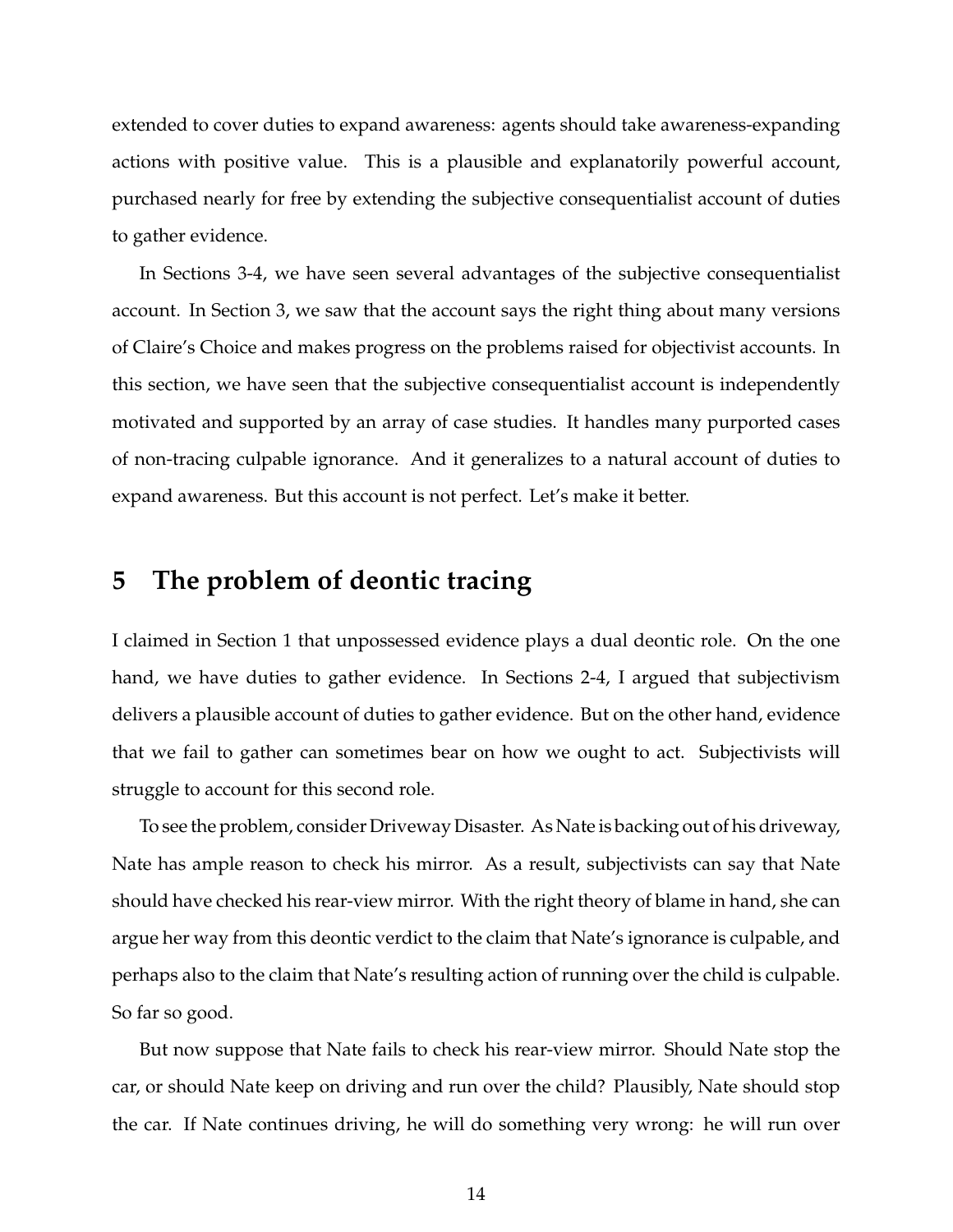a child. And if Nate does this, we will remind him at great length that he should have stopped the car.

But the subjective consequentialist account says that Nate ought to keep on driving. Because Nate does not believe that there is a child behind the car, Nate should no more slam on the brakes while backing out of the driveway than he should randomly stop the car at any other moment during his commute. When the expected values of actions are calculated relative to Nate's beliefs, it would be wrong for Nate to press on the brakes because the overwhelmingly likely effect of this action would be slowing Nate's commute, damaging his tires, and embarrassing Nate in front of his neighbors. Hence subjectivism delivers the verdict that Nate would act wrongly by stopping the car, and rightly by running over the child. And that does not seem right.

In the remainder of this section, I consider the problem more slowly and give three reasons to believe that this is indeed a problem for subjectivists. Then in Sections 6-10, I say how the account could be modified to avoid this problem.

In Section 4, I argued that subjectivism says the right thing about many cases of culpable ignorance. The argument was that for subjectivists, culpable ignorance traces back to past deontic failures: evidence-gathering actions that agents should have taken, but didn't. That is, I argued that in many cases, the subjectivist can establish the following:

**(Culpable Ignorance is Predated by Deontic Failure)** If *S* is culpably ignorant of  $\phi$  at *t*, then *S* would not have been ignorant of  $\phi$  at *t* had *S* always complied with her duties to gather evidence.

If desired, the claim that Culpable Ignorance is Predated by Deontic Failure can be weakened to accommodate exceptions or appropriately probabilified, without significant change to the discussion in this section.

The next step for subjectivists is to argue that in many cases of culpable ignorance, at least one of the agent's deontic failures to gather evidence was culpable. For example, I argued that Nate's failure to check his mirror is culpable because Nate was aware of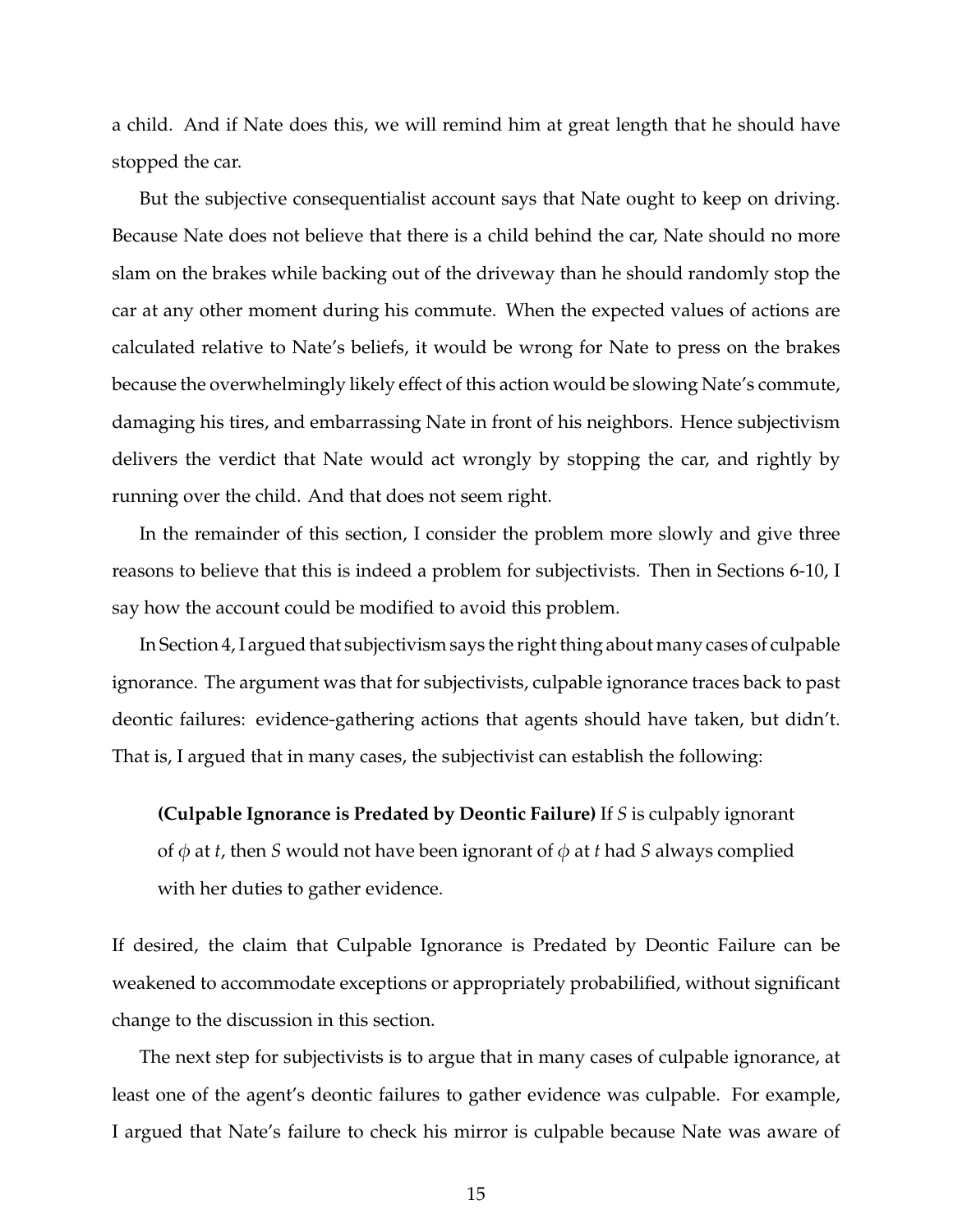the dangers of distracted driving, is an experienced driver, and could have checked his mirror at little cost to himself. Finally, subjectivists can argue for principles of *culpability transmission* (Robichaud and Wieland 2019). These explain the conditions under which a culpable *benighting* action or omission (Smith 1983) such as a failure to check the mirror generates culpability for a *benighted* state or action which results, such as running over a child. With the right principle of culpability transmission in hand, subjectivists can argue that Nate was culpable for the benighted action of running over the child.

But to argue for the deontic verdict that Nate should not have run over the child, subjectivists would need to argue for analogous principles of *deontic transmission* whereby evidence that Nate ought to have gathered, but failed to gather, impacts what Nate ought to do in the future. For example, we might hold that Nate ought to have stopped the car because Nate ought to have checked the rear-view mirror, and if Nate had checked the rear-view mirror the expectedly best action relative to Nate's beliefs would have been to stop the car. And this is precisely what a subjectivist cannot say. By Subjectivism, what Nate ought to do is determined by his present beliefs and is unaffected by the origins of those beliefs.

More generally, the Problem of Deontic Tracing is that subjectivism cannot say how evidence that agents should have gathered in the past, but failed to gather, bears on what they ought to do now. Subjectivism allows that present culpability for ignorance and for actions taken on the basis of that ignorance can trace back to past culpable failures to gather evidence. But subjectivism says that verdicts about what agents ought to do cannot trace back to past failures to gather evidence in the same way.

Why think that the Problem of Deontic Tracing is a problem? As in my discussion of the Objective Deontological Account, I do not know that I can say enough in the space of a paper to convince a committed subjectivist. But I will give three arguments designed to motivate the conclusion that the Problem of Deontic Tracing is a genuine problem to be overcome.

The first argument is the Argument from Cases. In many cases, failures of deontic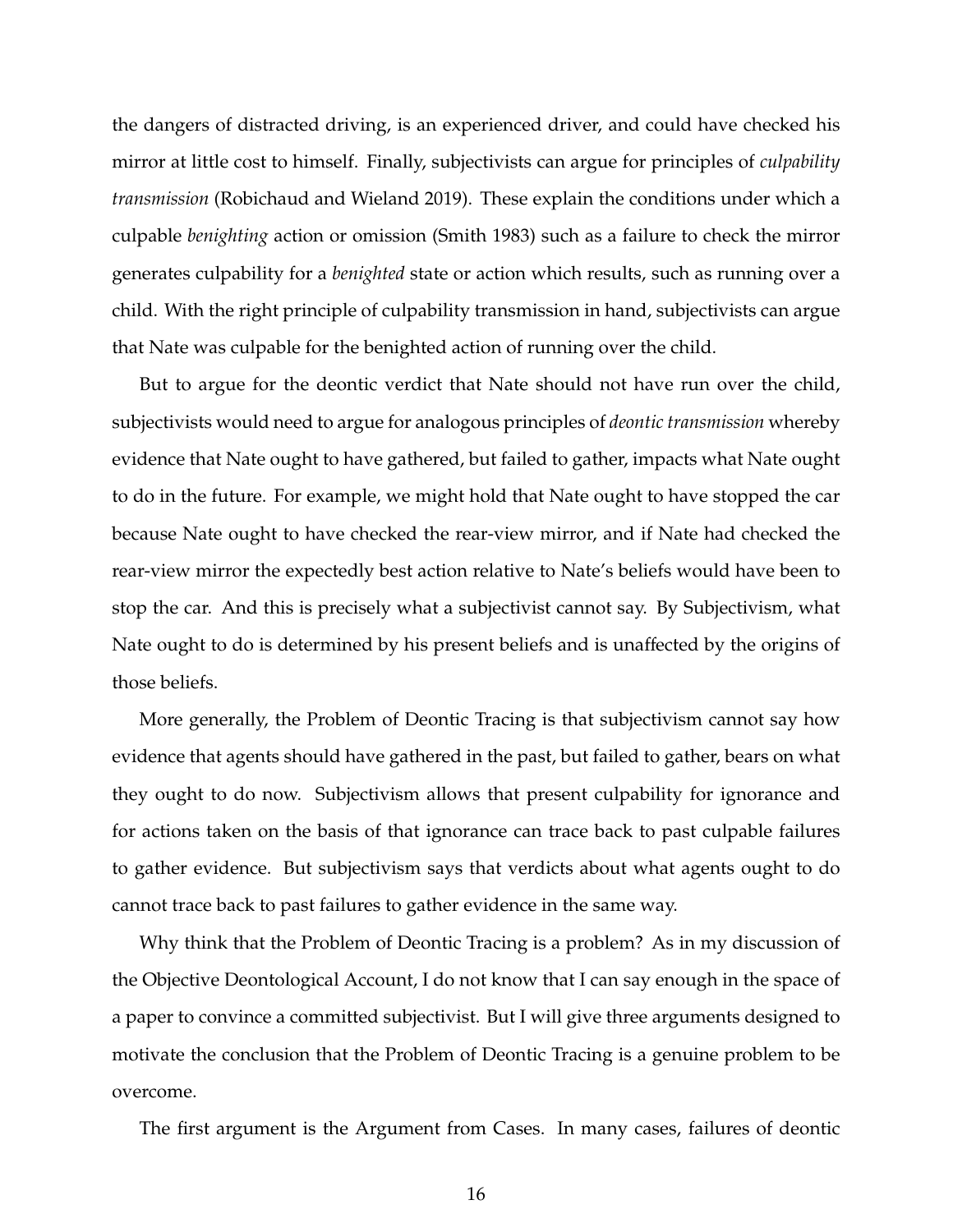tracing look to say the wrong thing about what agents ought to do. As we have seen, in Driveway Disaster subjectivists hold that Nate ought to run over the child and ought not stop his car. And that does not seem right. For another case in which failures of deontic tracing are hard to swallow, consider:

**(Bad Doctor)** As Bad Doctor approaches retirement, she begins to skip medical training sessions in favor of booze-filled trips to the beach. You go to Bad Doctor complaining of chest pains, and Bad Doctor prescribes Pill A. Unbeknownst to Bad Doctor, for the past several years it has been common knowledge in the medical community that Pill A aggravates rather than alleviates chest pain. A new medicine, Pill B, is recommended instead. Bad Doctor would have known these facts if she had attended last week's training session instead of lounging on the beach.

Which pill should Bad Doctor have prescribed? Intuitively, Bad Doctor should have prescribed Pill B. But subjective consequentialism says that Bad Doctor should have prescribed Pill A. Relative to Bad Doctor's outdated beliefs, Pill A is more expectedly beneficial than Pill B. So Bad Doctor would act wrongly by prescribing Pill B.

Judgments about cases are notoriously tricky. But we can refine our judgments using two further arguments. The next argument is the Argument from Blameworthiness. Subjectivists want to say that Nate and Bad Doctor are blameworthy for the actions taken on the basis of their ignorance. And this is non-negotiable. The child's parents can blame Nate for running over the child. And Bad Doctor's patient can blame Bad Doctor for prescribing a harmful treatment. The problem is that because the subjectivist holds that Nate and Bad Doctor have acted rightly, it becomes difficult for her to say why Nate and Bad Doctor's actions are blameworthy.

Certainly the subjectivist is in trouble if we accept that blameworthiness is unexcused wrongdoing.

**(Blameworthiness as Unexcused Wrongdoing)** For all agents *S*, times *t* and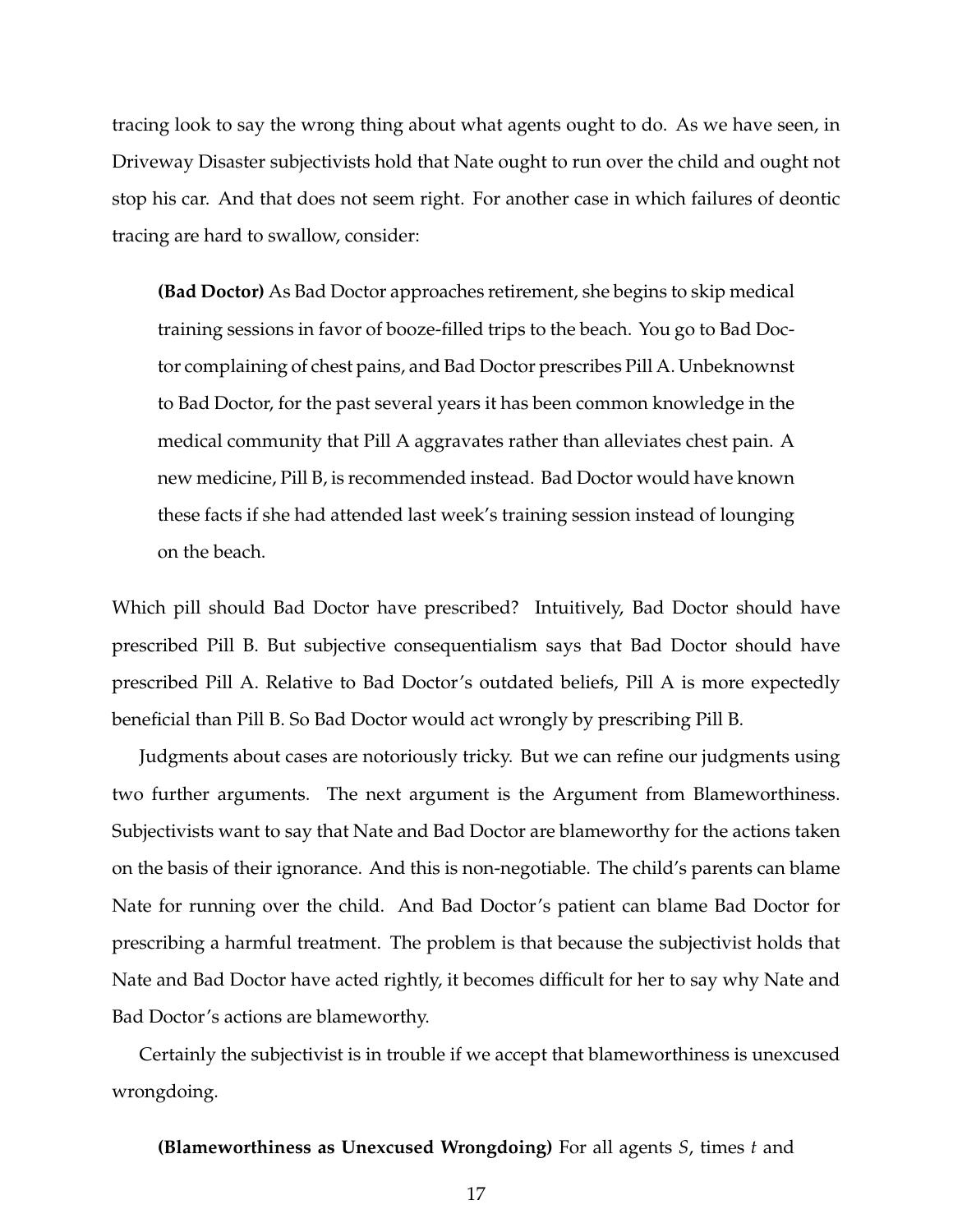actions *A*, *S*'s *A*-ing at *t* is blameworthy if and only if *S* ought not to have *A*-ed at *t*, and *S*'s *A*-ing at *t* is unexcused.

On a subjectivist view, Nate and Bad Doctor have not acted wrongly in driving into a child or prescribing the wrong medication, so it follows from Blameworthiness as Unexcused Wrongdoing that their actions were not blameworthy.

Now Blameworthiness As Excused Wrongdoing is a strong and controversial principle. If the Argument from Blameworthiness rested on Blameworthiness as Unexcused Wrongdoing, then perhaps the subjectivist could simply deny Blameworthiness as Unexcused Wrongdoing. But we can make the same argument using any number of weaker principles. For example, suppose you think the rightdoing cannot be blameworthy:

**(Rightdoing is Blameless)** For all agents *S*, time *t* and actions *A*, if *S* ought at

*t* to *A*, then *S*'s *A*-ing at *t* is not blameworthy.

On a subjectivist view, it follows from Rightdoing is Blameless that Nate is not blameworthy for driving over the child, and Bad Doctor is not blameworthy for prescribing Pill A.

Now you may deny that Rightdoing is Blameless. Perhaps you think that right actions are blameworthy if they express insufficient concern for what matters. But a version of the claim that Rightdoing is Blameless may nonetheless resurface in principles of culpability transmission. For example, Philip Robichaud and Jan Wieland defend the following principle governing the transmission of blameworthiness *B*1 for a benighting act or omission into blameworthiness *B*2 for a benighted act or omission:

**(Concern Constraint)** *B*1 transfers to *B*2 only if the benighting act expresses a deficit of concern for the same consideration in virtue of which the unwitting act is wrong. (Robichaud and Wieland 2019, p.17).

For subjectivists, the Concern Constraint immediately implies that Nate's culpable failure to gather evidence does not generate culpability for Nate's running over the child, since on a subjectivist view it was not wrong for Nate to run over the child.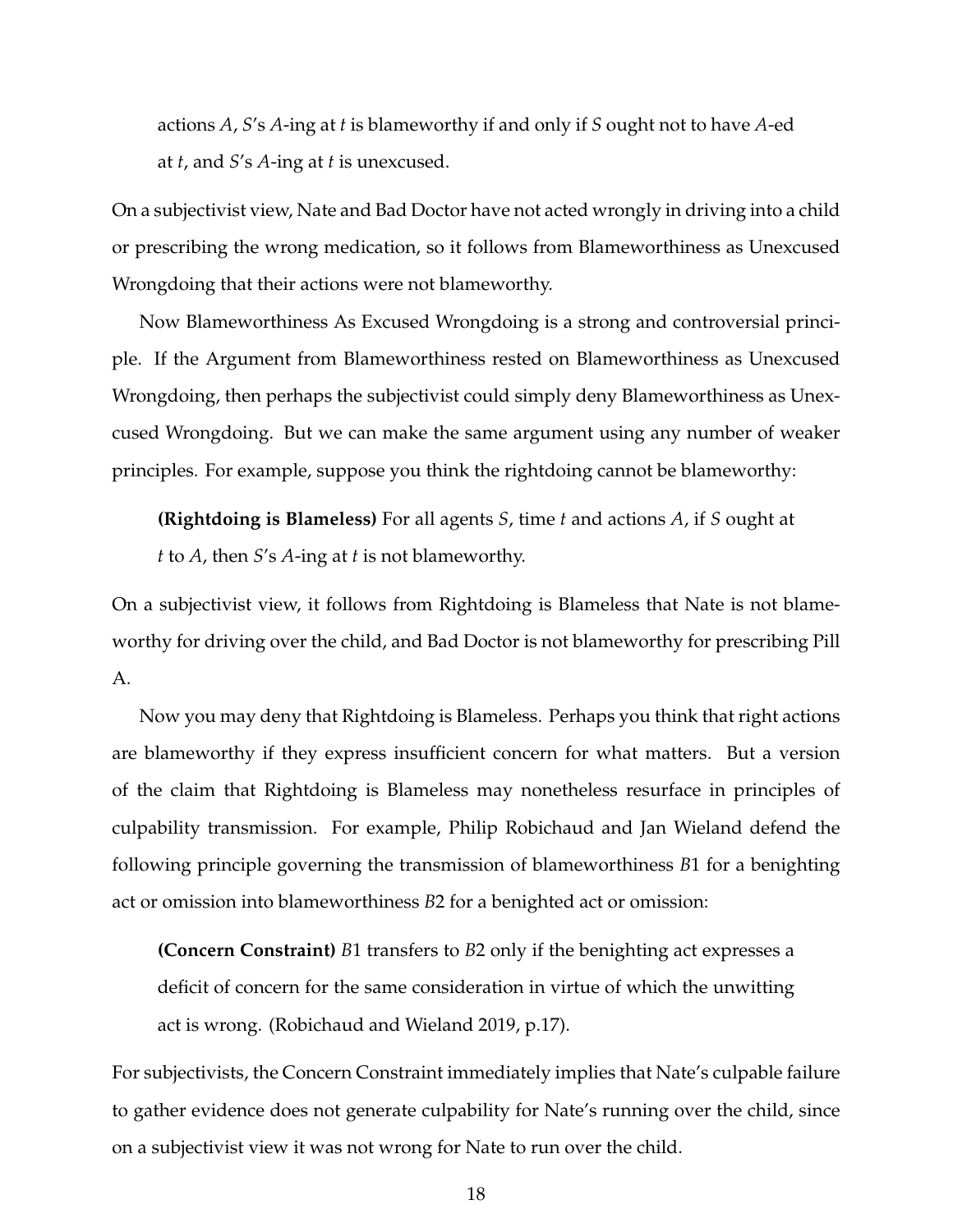If that is still unsatisfying, note that the Argument from Blameworthiness is a special case of a more general Argument from Social Expectations.<sup>13</sup> The argument is that in many tracing cases of culpable ignorance, there is a legitimate social expectation for agents to possess the evidence that they are ignorant of. For example, Bad Doctor should know that Pill A is harmful because she is a doctor. In these cases, we think that a wide variety of reactions may be warranted in response to actions taken on the basis of culpable ignorance. We can blame Bad Doctor for prescribing the wrong medication. We can demand compensation, file a lawsuit, or target her professional license and status. We can sever our working relationship with Bad Doctor and advise that others do the same.

The trouble for subjectivists is that it seems a perfectly good defense to many of these charges for Bad Doctor to claim that she has done what she ought. We do not normally blame, demand compensation from, prosecute, disbar, and sever relationships with people because they have done the right thing. The subjectivist will have to explain why not only blame, but also all of these other reactions can be appropriate in cases of rightdoing based on culpable ignorance. Perhaps there is a story to be told here, but I am not sure what that story could be.

Now at this point, objectivists will be quite satisfied with our discussion. Objectivists have long held that subjectivism results from confusing the correct observation that beliefs and evidence bear on culpability with the incorrect observation that beliefs and evidence bear on what ought to be done. And now we have seen that subjectivists say the right thing about culpable action based on ignorance, but the wrong thing about how agents ought to act when ignorant, exactly as the objectivist predicted.

One reaction to the Problem of Deontic Tracing would be to deny that it is a problem, despite the arguments made in this section, in order to avoid collapsing into objectivism. There is some attraction to this response: after all, we saw in Sections 3-4 that the subjectivist account has many good features. Another reaction to the Problem of Deontic Tracing would be to throw out the subjectivist account and return to an objectivist view along

<sup>&</sup>lt;sup>13</sup>This argument is inspired by Goldberg (2016; 2017; 2018).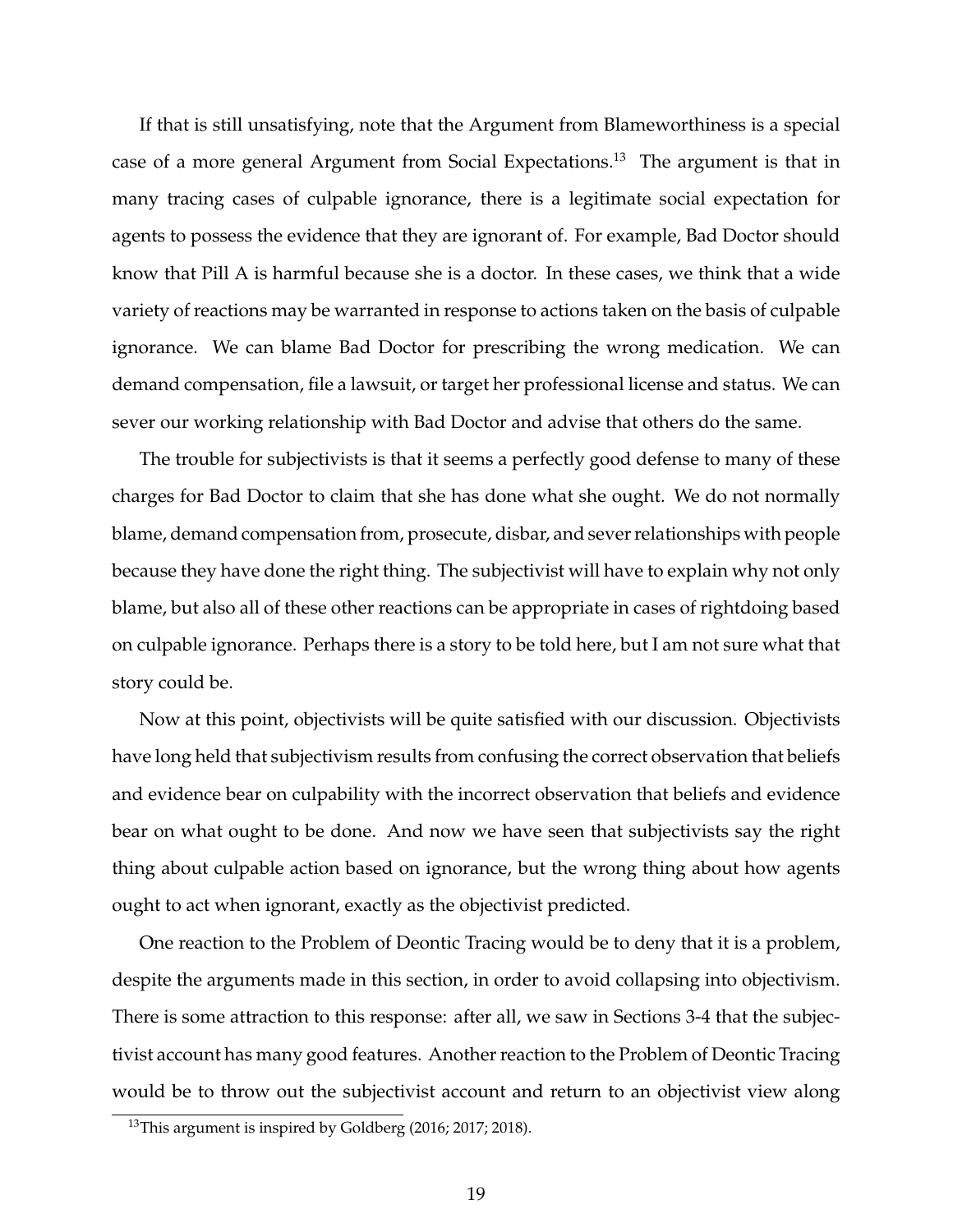the lines of Section 2. In the remainder of this paper, I want to sketch a third way. The idea is to save the subjectivist account by taking two steps towards objectivism in order to block the Problem of Deontic Tracing while retaining the motivations and advantages of the subjectivist account. This project will occupy us in Sections 6-10.

### **6 Information-sensitivity**

Objectivism and subjectivism are no longer the only games in town. On an objectivist view, what agents ought to do is determined by the totality of relevant facts. On a subjectivist view, what agents ought to do is determined by their beliefs. And an on *information-sensitive* view, what agents ought to do is determined by a relevant body of information (Kolodny and MacFarlane 2010).

Objectivism and subjectivism are special cases of the information-sensitive view. We recover objectivism by letting the relevant information be the totality of facts, and recover subjectivism by letting the relevant information be the agent's beliefs. But we can also hold that in many cases, the relevant body of information is something else, for example, the agent's total evidence.

Why might you accept an information-sensitive view? First, some familiar motivations. An information-sensitive view can reconcile some of the conflicting linguistic data cited in support of subjective and objective views by showing how these views fall out as special cases of a more general view (Charlow and Chrisman 2016). The informationsensitive view delivers a new and plausible solution to miner's puzzles that neither denies a premise nor posits a hidden ambiguity between objectivist and subjectivist readings (Kolodny and MacFarlane 2010). And an information-sensitive view gives correct explanations of many semantic puzzle-cases such as probabilistic-deontic conditionals which mix probabilistic vocabulary in the antecedent of a conditional with deontic vocabulary in the consequent (Cariani 2016).

Next, a somewhat-familiar motivation. Going information-sensitive is the right re-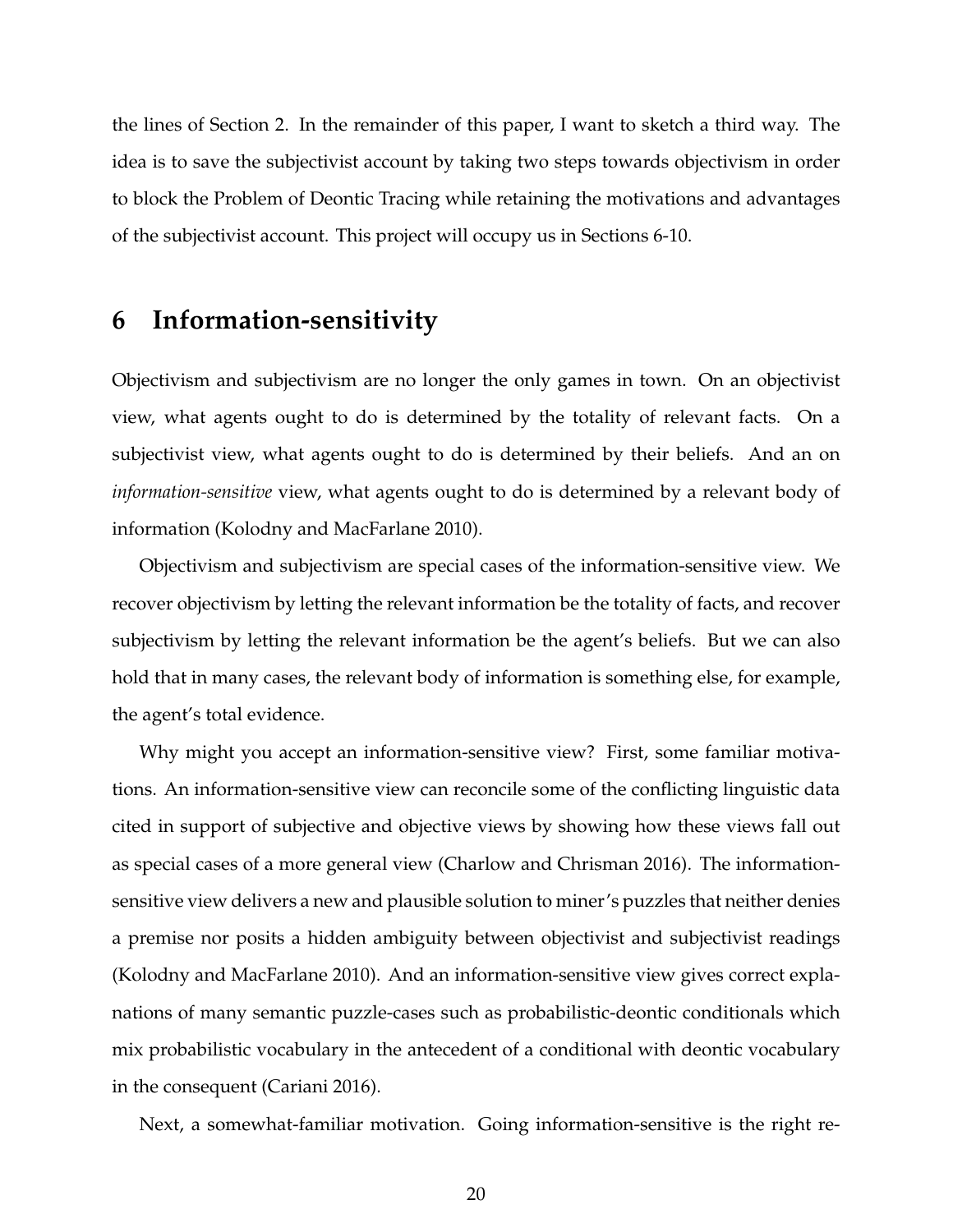sponse to the Problem of Perspectival Mismatch. The problem is that duties to gather evidence arise within the perspective of an agent who takes evidence to bear on what ought to be done. Objectivism accounts for duties to gather evidence from a mismatched perspective on which all facts, and not just the facts that are part of an agent's evidence, bear on what ought to be done. But subjectivism makes evidence only indirectly relevant to deontic claims, insofar as evidence bears on agents' beliefs. If we want to capture the perspective of an agent who takes evidence to bear on what ought to be done, the best way to do that is to say that information directly determines right action. And that is what the information-sensitive view says.

In this paper, I hope to establish a new motivation for the information-sensitive view: it solves the Problem of Deontic Tracing. Now, not just any version of the informationsensitive view will do. For example, suppose we take the relevant body of information to be the agent's total evidence at the time of action. This would involve replacing Subjectivism with:

**(Actual Evidence)** The values of actions are assessed using the actor's total evidence at the time of action.

#### Call the resulting view *actual evidence consequentialism*.

But actual evidence consequentialism is no more capable than subjectivism of solving the Problem of Deontic Tracing. Because Nate and Bad Doctor have failed to gather evidence, not only their current beliefs but also their current evidence will fail to reflect the facts they are culpably ignorant of. As a result, actual evidence consequentialism says that Nate acts rightly in running over the child and Bad Doctor acts rightly in prescribing Pill A.

Yet all is not lost. It is no part of the information-sensitive view that the relevant body of information is always the agent's total evidence. The task going forward is then to say which body of evidence bears on right action and to use the answer to this question to solve the Problem of Deontic Tracing.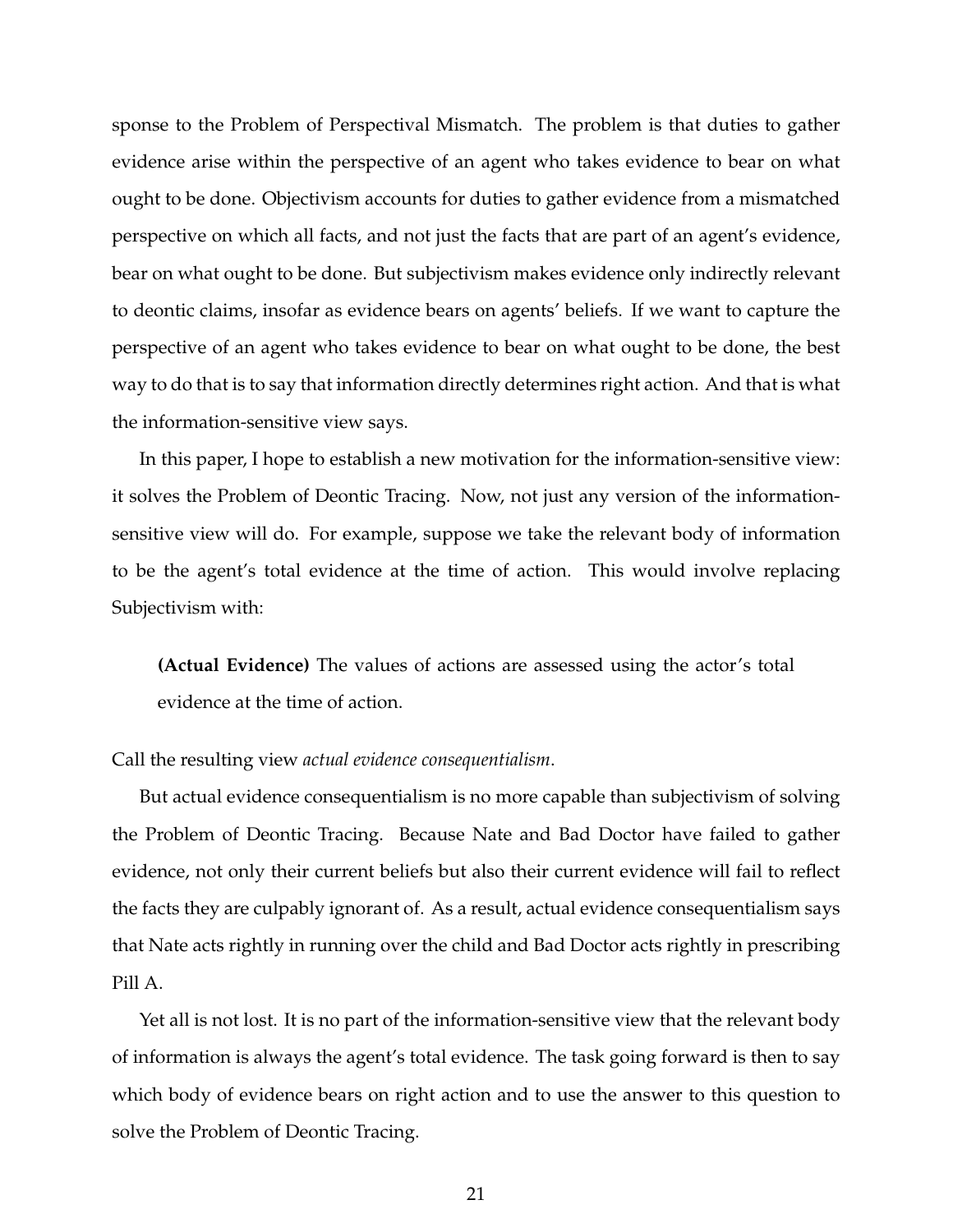### **7 Ideal evidence consequentialism**

To see the way forward, think once more about Driveway Disaster. We would like to say that Nate ought to have stopped the car before running over the child. Why should Nate have stopped the car? Because Nate should have had evidence that there was a child behind the car, and relative to the evidence that Nate should have had, the best thing for Nate to do is to stop the car.

More generally, Sandy Goldberg has suggested that we can take the notion of evidence that agents should have had as an independent object of theorizing (Goldberg 2016, 2017, 2018). Goldberg suggests that we can get a grip on this notion by thinking about cases of legitimate social expectation. Bad Doctor should have had the evidence that Pill A is no good, because Bad Doctor is a doctor and there is a legitimate social expectation that doctors should be up to date on medical research. So too, you might think, Nate should have had evidence that there was a child behind the car because Nate is a driver, and we can expect that drivers will know what is behind their cars before backing up.

Goldberg suggests that the evidence which agents should have had bears on what they are justified in believing. Bad Doctor is not justified in believing that Pill A is effective because even though that is the conclusion which her current evidence supports, this conclusion is not supported by the evidence that Bad Doctor should have had. And so too, Nate is not justified in believing that there is no child behind his car because the evidence that Nate should have had includes the fact that there is a child behind Nate's car.

I want to suggest that what agents ought to do is also relative to the evidence that they should have had.<sup>14</sup> This is, I hope, an intuitive suggestion: it would be strange for the evidence that agents should have had to bear on the justification of belief, but not on how agents ought to act. And we have good preliminary evidence that this suggestion will

 $14$ Goldberg adopts a strict liability thesis on which both an agent's total evidence as well as the evidence that she should have had bears on justification (Goldberg 2017). While this may be the correct thing to say about justified belief, I am not sure that we should adopt it as a view about right action. But I will not have time to argue for this point here.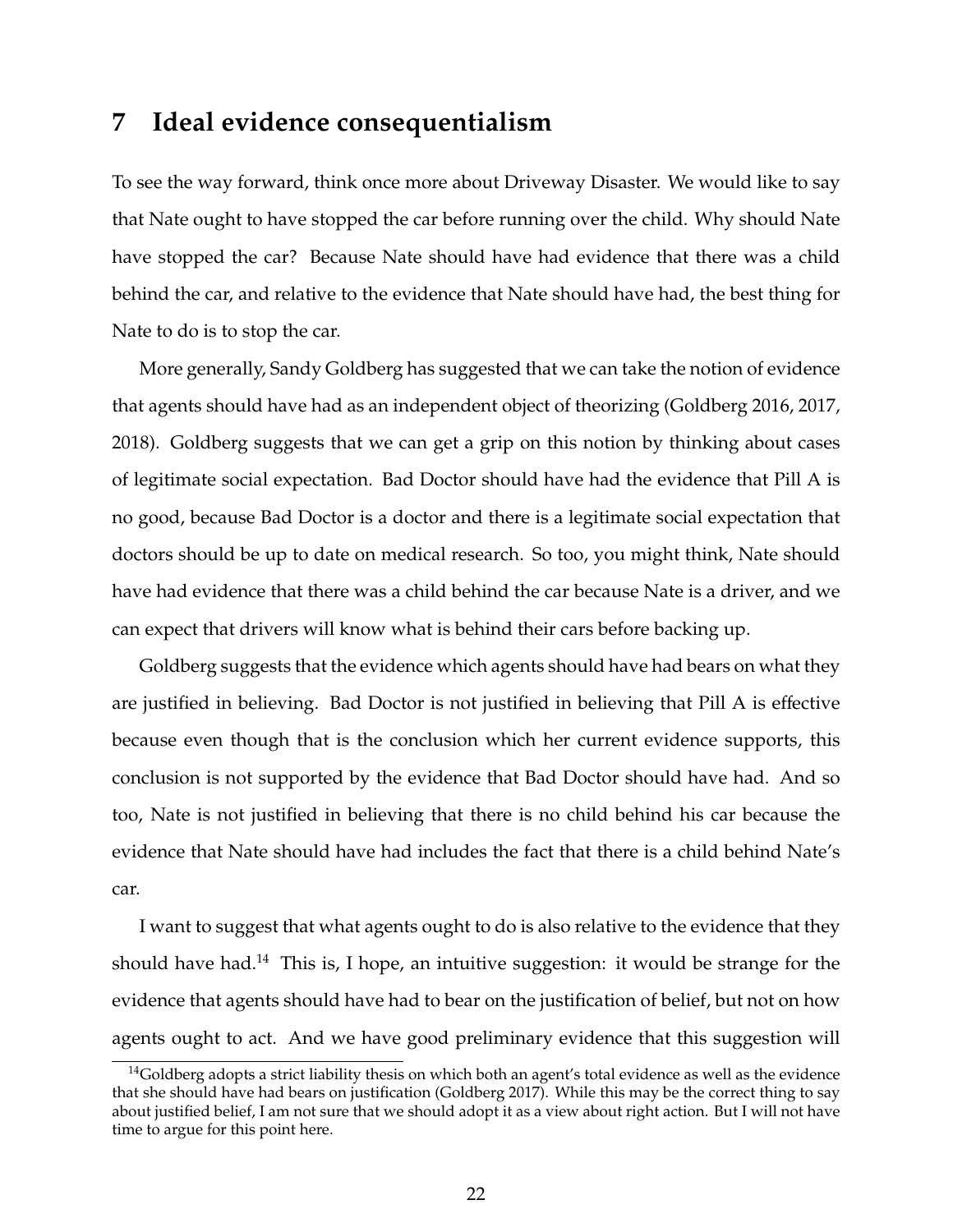help us solve the Problem of Deontic Tracing, since it correctly predicts that Nate and Bad Doctor have acted wrongly.

More formally, the suggestion is that we should replace Subjectivism with:

**(Ideal Evidence)** The values of actions are assessed using the evidence that the actor should have had at the time of action.

Retain the rest of the subjectivist account intact. Call the resulting view *ideal evidence consequentialism*.

Ideal evidence consequentialism maintains the advantages of the information-sensitive approach and opens up a more focused version of our previous question: what is the evidence that agents should have had? I consider two ways of answering this question in Sections 8-9.

## **8 The recursive strategy**

Our previous analysis of Driveway Disaster suggests a natural way of analyzing the notion of evidence that agents should have had. Nate should have had the evidence that there was a child behind his car because Nate should have gathered evidence by checking his mirror, and if Nate had checked his mirror Nate would have had the evidence that there is a child behind the car. More generally, the proposal is that the evidence that agents should have had is the evidence that they should have gathered at some time in the past.

In addition to its intuitiveness, this strategy has an explanatory advantage. We have already developed an account of duties to gather evidence, save for one component of that account: an analysis of evidence that agents should have had. The proposal at hand is to recursively explain the evidence that agents should have had at some time *t* by invoking their duties to gather evidence at times prior to *t*. These duties to gather evidence will, in turn, be analyzed in terms of the evidence that agents should have had at earlier times, and hence in terms of duties to gather evidence at earlier times. But if we play our cards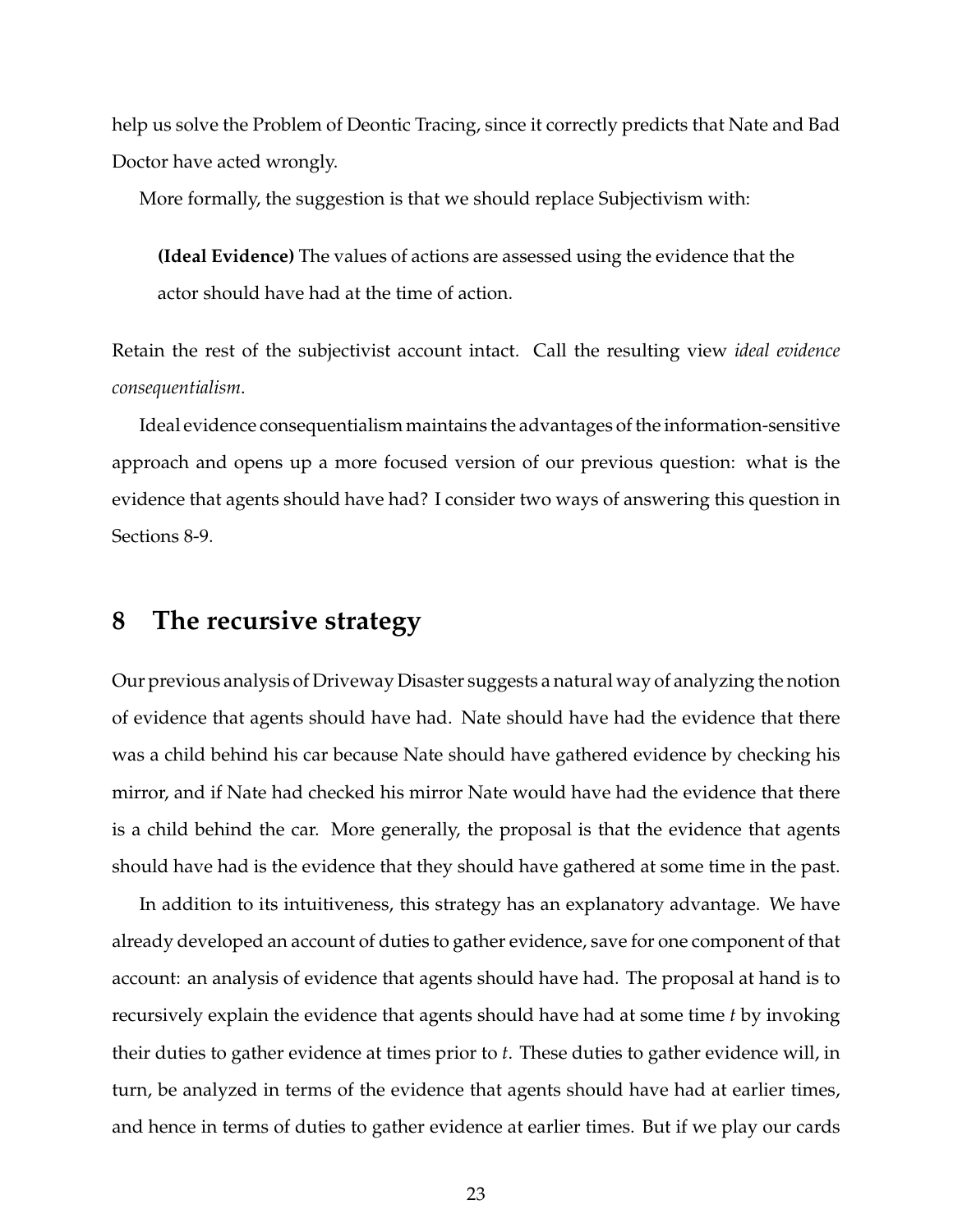right, the recursion will bottom out and we can recover a full account of evidence that agents should have had by recursively applying our existing account of duties to gather evidence, without any new theoretical work.

This is a nice proposal, but the devil is in the details. Can we make it work? I am not sure if we can. The most direct way to implement this idea is to say that agents should have had the evidence that they should have gathered at some identifiable time in the past.

**(Should Have Gathered, Mark 1)** For all agents *S*, times *t* and propositions φ,

φ belongs to the evidence that *S* should have had at *t* just in case at some time  $t' < t$ , *S* should have gathered the evidence  $\phi$ .

This says the right thing about Nate. Nate should have had the evidence that there was a child behind the car because Nate should have gathered evidence by checking his mirror, and if Nate had done that he would have had the evidence that there was a child behind his car.

However, this view says the wrong thing about agents who repeatedly misbehave. Consider:

**(Very Bad Doctor)** For the past ten years, Very Bad Doctor has become extremely lazy. Very Bad Doctor has entirely skipped every medical training in favor of frequent beach vacations. You see Very Bad Doctor for chest pain and she prescribes Pill A. As before, if Very Bad Doctor had attended all of her trainings, she would have known that Pill B is a better treatment for chest pain than Pill A.

We would like to say that Very Bad Doctor should have had evidence indicating that the treatment was a poor idea. But it need not be the case that at any time in the past, Very Bad Doctor ought to have gathered this evidence. Because Very Bad Doctor has fallen far behind on her evidence-gathering, at any given moment there may well be more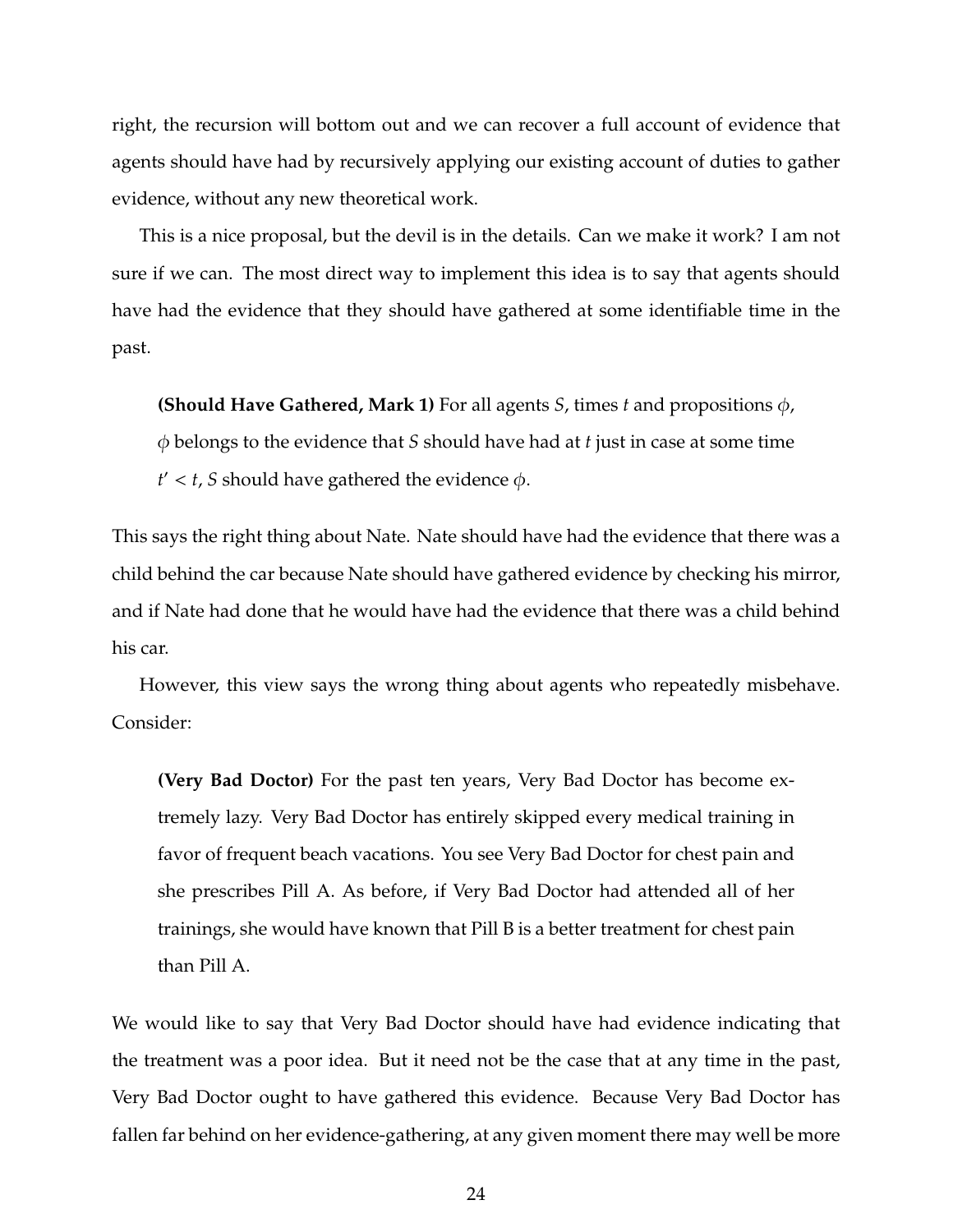important items of evidence for her to gather first. As a result, there may be no particular moment at which Very Bad Doctor ought to have gathered evidence about treatments for chest pain.

We can fix the Very Bad Doctor problem by looking not at momentary duties to gather evidence, but rather at duties to gather evidence throughout an agent's life.

**(Should Have Gathered, Mark 2)** For all agents *S*, times *t* and propositions  $\phi$ ,  $\phi$  belongs to the evidence that *S* should have had at *t* just in case  $\phi$  would have been part of *S*'s evidence at *t* if *S* had always complied with her duties to gather evidence throughout her lifetime.

This says the right thing about Very Bad Doctor. If Very Bad Doctor had always complied with her duties to gather evidence, then she would have caught up on new research about chest pain.

Should we accept this account of the evidence that agents should have had? Admittedly, it is quite a nice view. The view handles cases such as Driveway Disaster and the Bad Doctor cases. The view cashes out a natural connection between evidence that agents should have had and the evidence that they should have gathered. As a result, it is almost tailor-made to avoid the Problem of Deontic Tracing. I used to accept this view myself. Here is why I changed my mind.

It is often objected that this view is circular, because it cashes out the evidence that agents should have had in terms of the evidence that they should have gathered. This in turn is cashed out in terms of the evidence that they should have had. But the account is not circular, it is recursive. The account says what evidence agents should have had at *t* by looking at the evidence they should have had at times prior to *t*. We can make the recursion explicit by discretizing agents' lives into small time-steps, for example  $10^{-100}$  seconds, in which case the account bottoms out in a precise statement of how agents should act at any moment in their lives. And fans of continuous models can work to extend the discrete model using standard tools of continuous mathematics. So the problem with the view cannot be that it is circular.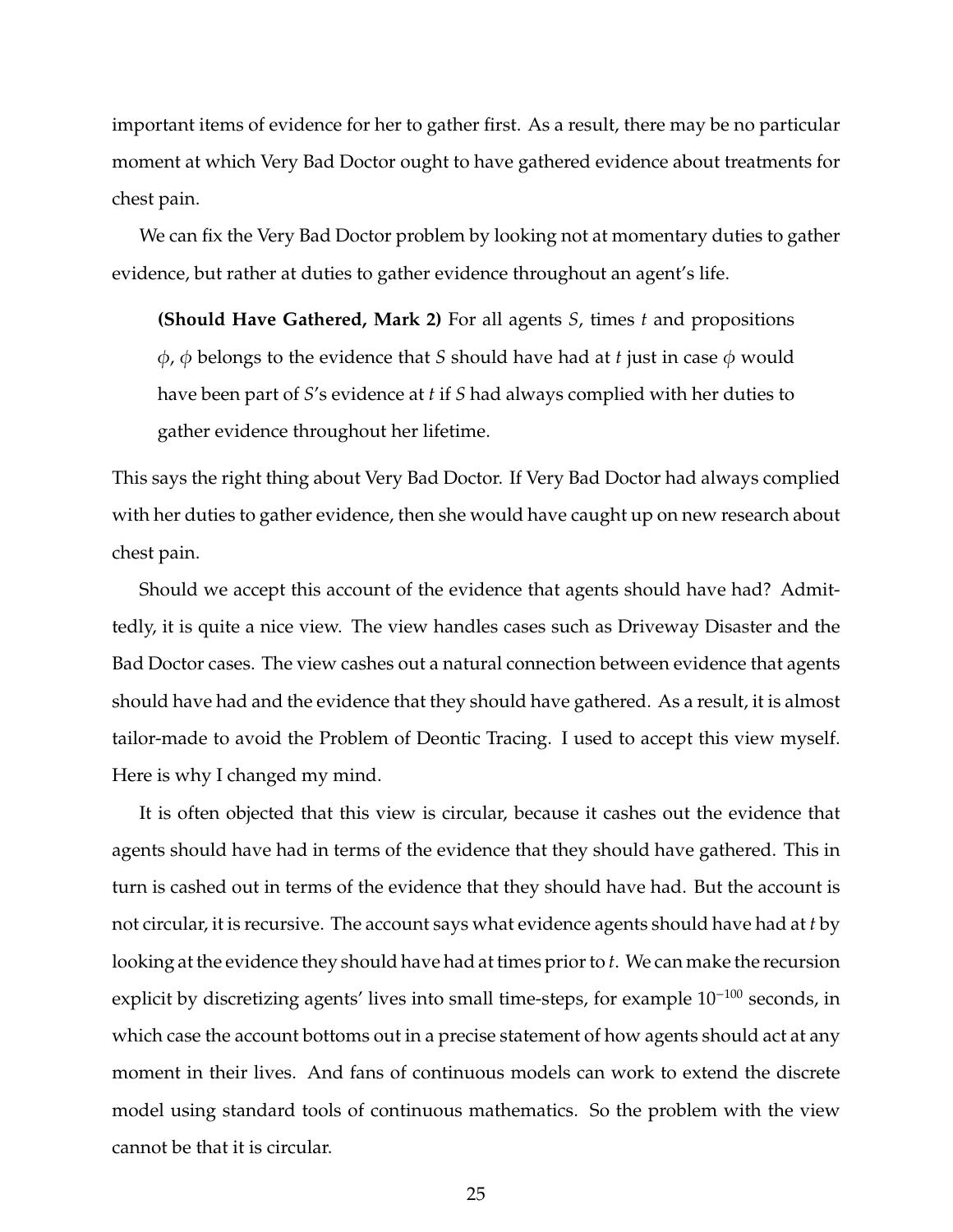The problem is rather that on this view, the evidence that agents should have had can come very far apart from the evidence that they actually have. All of us frequently shirk our duties to gather evidence, and as a result our lives go very differently than they would have if we had always gathered the evidence we should have gathered. After several years, the evidence that we should have gathered becomes patently inaccessible to us. This means that the evidence we should have gathered in the distant past will not fare well on traditional subjectivist desiderata such as accessibility, guidance-giving, and availability for deliberation. Some degree of tension with these desiderata is inevitable: after all, the aim of this account is to improve on subjectivism by taking a small step towards objectivism. But we seem rather to have taken a giant leap towards objectivism, and that leap will remove much of the initial attraction of the view.

Another worry is that it becomes hard to make sense of counterfactuals about the evidence that agents should have had in a decision-relevant way. If Nate had always gathered the evidence that he should have gathered, his life would have gone very differently and so he would not right now be driving backwards towards a child. Then it is not so clear that Nate would now have had the evidence that there is a child behind his car if Nate had always complied with his duties to gather evidence. So the account threatens to say the wrong thing about which evidence Nate should now have had.

Perhaps we can fix these worries by weakening our demands. Hilary Kornblith (1983) noticed the same phenomenon in the case of justified belief. If we say that the justification of an agent's belief today answers to the evidence that she should have gathered at all times throughout her life, then it is too easy for agents' beliefs to become unjustified on the basis of failures to gather evidence in the distant past.

Kornblith proposed that in the case of justified belief, what we really care about is not whether a belief results from responsible evidence-gathering since the beginning of an agent's life, but rather whether it results from responsible evidence-gathering since a reference time in the past. For example, we might be concerned about whether Nate's belief that there is no child behind the car is justified, taking for granted the evidence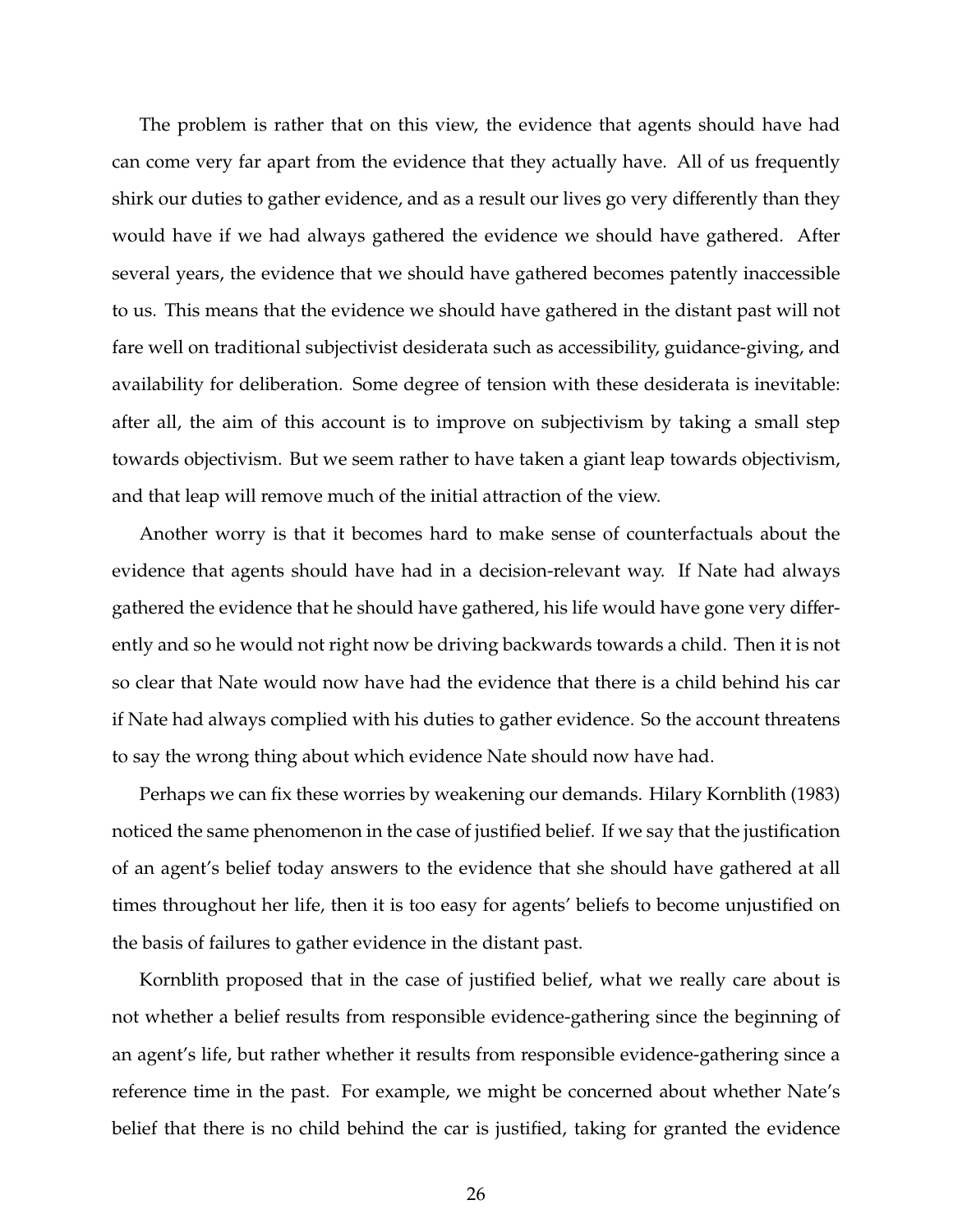that Nate had before going behind the wheel but holding Nate accountable for evidence that he should have gathered since. More generally, the proposal is that justification is *dual-indexed*:

**(Dual-Indexed Justification)** An agent is justified in his belief that *p* at time *t* as from time *t'* (where *t'* is earlier than *t*) just in case all of the agent's actions between *t'* and *t* which affected the process responsible for the presence of the belief that *p* at *t* were epistemically responsible. (Kornblith 1983, p.83).

Nate's belief now (at *tnow*) that there is no child behind the car is not justified as of the time *tinitial* at which Nate got in the car, because between *tinitial* and *tnow* Nate's belief is affected by irresponsible failures to gather evidence between *tinitial* and *tnow*.

The most natural way to save (Should Have Gathered, Mark 2) is to propose that oughts are also dual-indexed. In studying cases such as Driveway Disaster, we are often uninterested in what happened before some reference time *tinitial*. We want to know what Nate ought to do, taking for granted the information available to Nate at *tinitial* and other features of the case.

To implement this proposal in our consequentialist framework, we would need to make three changes. First, we would need to build dual-indexing into the Deontic-Evaluative Bridge:

**(Dual-Indexed Deontic-Evaluative Bridge)** For all agents *S*, times *t*, *t'* and actions *A*, *S* ought to *A* at *t* as of *t'* just in case *A*-ing at *t* has higher value than any alternative (at  $t$ ) as of  $t'$ .

Here we have cashed out the dual-indexed ought in terms of a dual-indexed notion of value: the value of action *A* is not evaluated at the time of choice *t*. Value at *t* is evaluated in a dual-indexed way, as of some reference time *t* 0 . Dual-indexed value would in turn be cashed out in terms of a dual-indexed notion of the evidence that agents should have had.

**(Dual-Indexed Ideal Evidence)** The values of actions at *t* as of *t'* are assessed using the evidence that the actor should have had at *t* as of *t* 0 .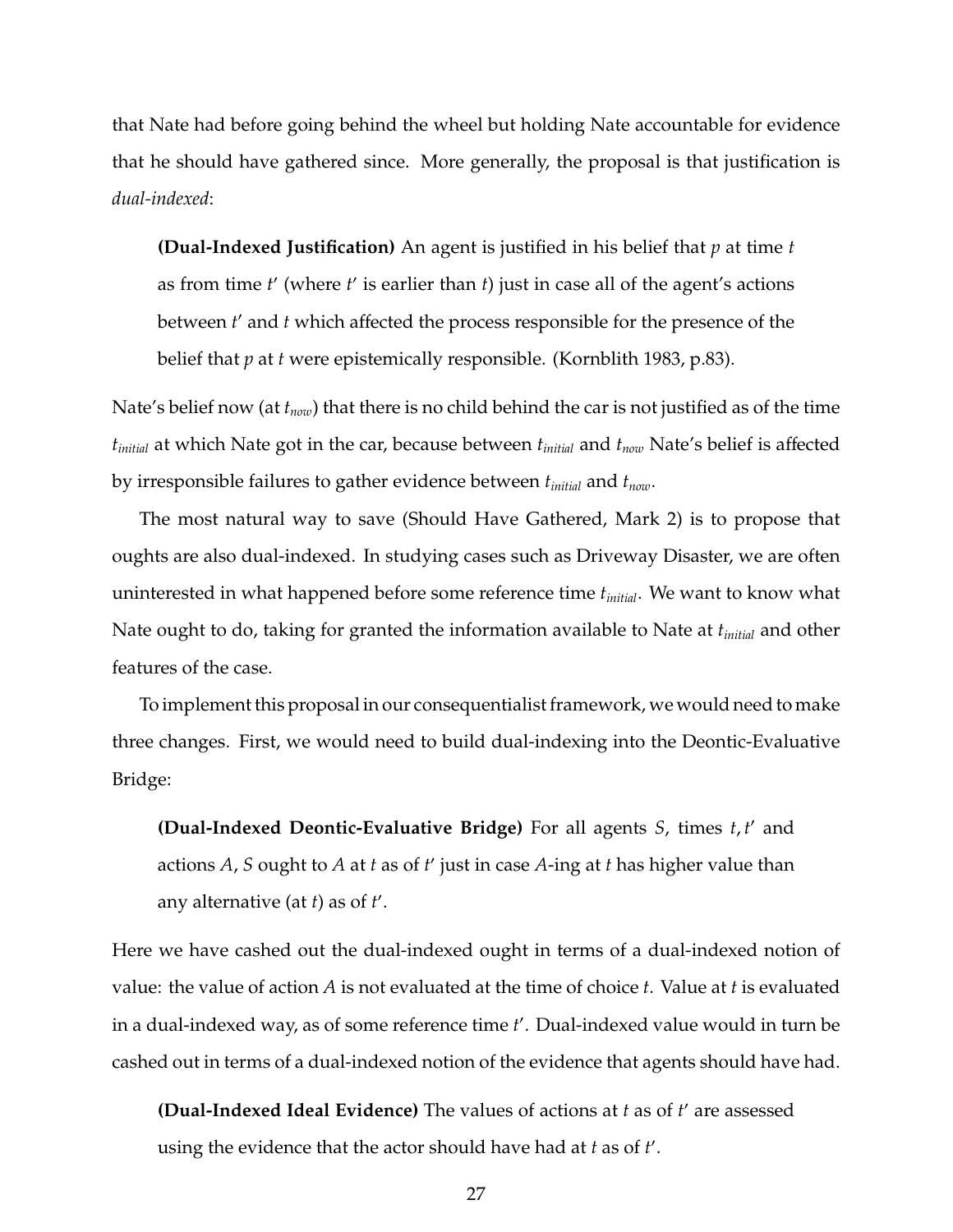And we can assess the dual-indexed evidence that agents should have had exactly as (Should Have Gathered, Mark 2) suggests:

**(Should Have Gathered, Mark 3)** For all agents *S*, times *t*, *t'* and propositions φ, φ belongs to the evidence that *S* should have had (at *t*, as of *t* 0 ) just in case φ would have been part of *S*'s evidence at *t* if *S* had always complied with her duties to gather evidence in the interval [*t'*,*t*].

#### Call this the *dual-indexed view*.

The dual-indexed view is a mouthful, but the idea is simple. We cannot ask what agents should do at some time *t simpliciter*, but only what they should do at *t* as of some reference time *t'*. What they should do is to act so as to best promote value given the evidence that they would have had if they had always complied with their duties to gather evidence between *t'* and *t*. For example, Nate should have stopped the car now as of *tinitial* because if he had complied with his duties to gather evidence between *tinitial* and *tnow*, Nate would have gathered the evidence that there is a child behind the car and the value-maximizing action relative to this evidence is to stop the car.

The dual-indexed view makes good sense of cases, and the view is not without its plausibility. In the end, we might need to accept dual-indexing to make sense of duties to gather evidence in a way that solves the Problem of Deontic Tracing. But the dual-indexed view is quite revisionary, insofar as it asks us to abandon the single-indexed ought that informs most traditional normative theorizing. This type of revisionary move requires a strong preponderance of evidence, and I am not sure that I have enough evidence to give in favor of revision.

If we do not accept the dual-indexed view, we won't be able to explain the evidence that agents should have had by applying our account of duties to gather evidence. We need to think about the evidence that agents should have had as an object of theorizing in its own right. What else could we say about the evidence that agents should have had? I explore a second answer in the next section.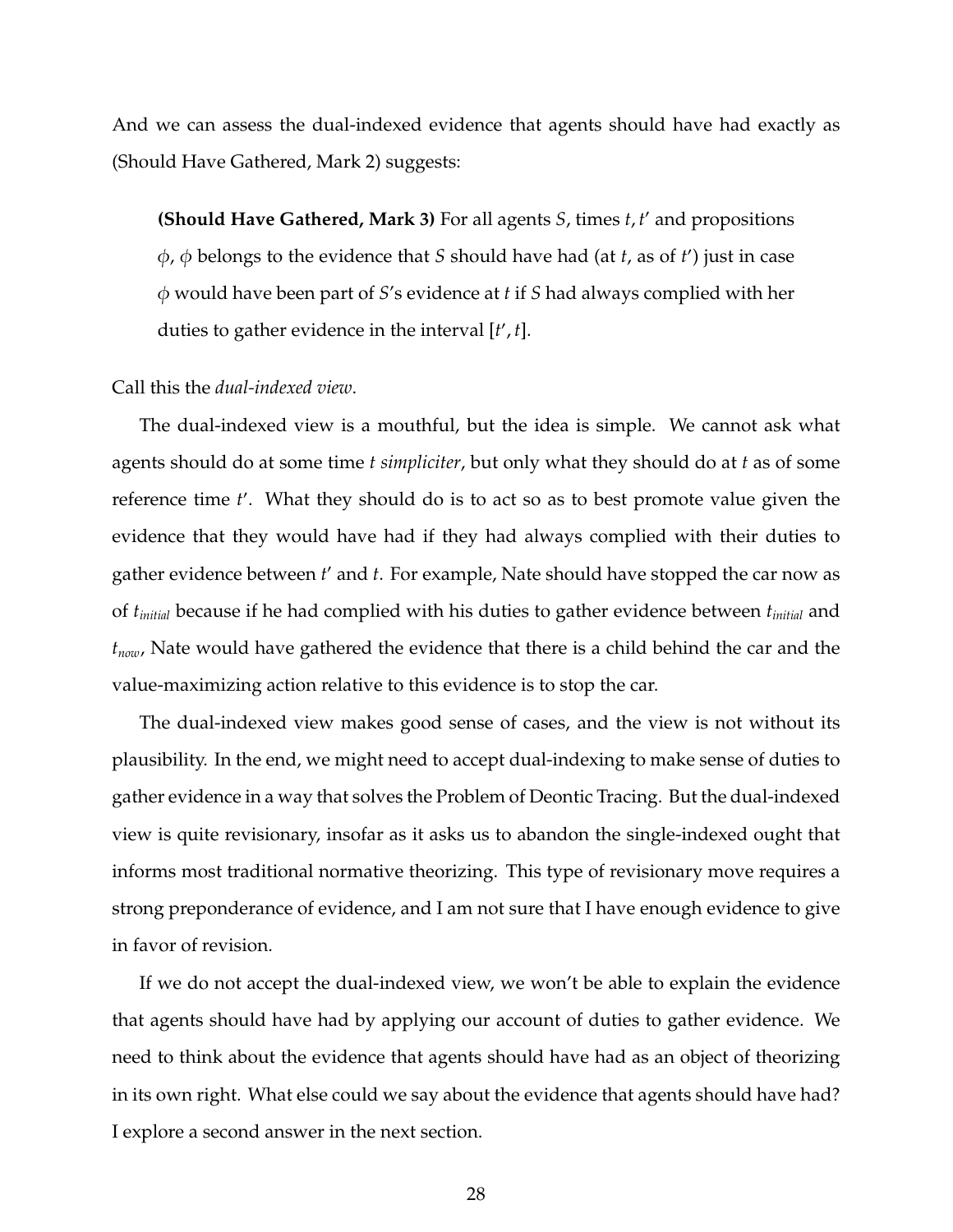### **9 The social expectation view**

Our aim is to find an account of the evidence that agents should have had. As it happens, there is already an account of this notion on the table, at least insofar as it bears on the justification of belief. Sandy Goldberg has proposed that we can understand the evidence that agents should have had in terms of the evidence that others are entitled to expect them to have.

Subject *S* should have had evidence *E* when having *E* is required for the satisfaction of the various social epistemic expectations others are entitled to have of *S*. (Goldberg 2018, p. 193).

What we are entitled to expect from others is, roughly put, what is necessary for the legitimacy of our reliability-conducive epistemic practices. More precisely:

**(Legit<sub>E</sub>)** For any subject *S*, practice  $\phi$  with standards  $\pi$ , and expectations *E* (where *E* includes but may not be limited to epistemic expectations *E<sup>E</sup>* of the practice), if (i) *S* participates in  $\phi$ , (ii)  $\phi$  is a legitimate practice, (iii) calling into question the legitimacy of *E* would call into question the legitimacy of  $\phi$  or  $\pi$ and (iv) an epistemic practice that satisfies *E<sup>E</sup>* is reliability-conducive, then *S* is entitled to *E* (and so is entitled to *EE*). (Goldberg 2018, p. 173).

Call this the *social expectation view*.

As we have seen, the social expectation view is a natural account that handles all of the cases introduced so far. We can expect Bad Doctor to know about chest pain and Nate to know about pedestrians because these are legitimate social expectations to have about doctors and drivers. At the same time, the social expectation view undergenerates in at least two types of cases.

First, consider cases of missing social practices.<sup>15</sup> That is, consider a case in which  $\phi$ should be a social practice, but is not, and if  $\phi$  were a social practice then some society

<sup>&</sup>lt;sup>15</sup>Could Goldberg address this case by pointing out that Legit<sub>E</sub> is only a necessary condition for entitlement, and strengthening Legit*E*? Perhaps. That would depend on the contents of the strengthened principle.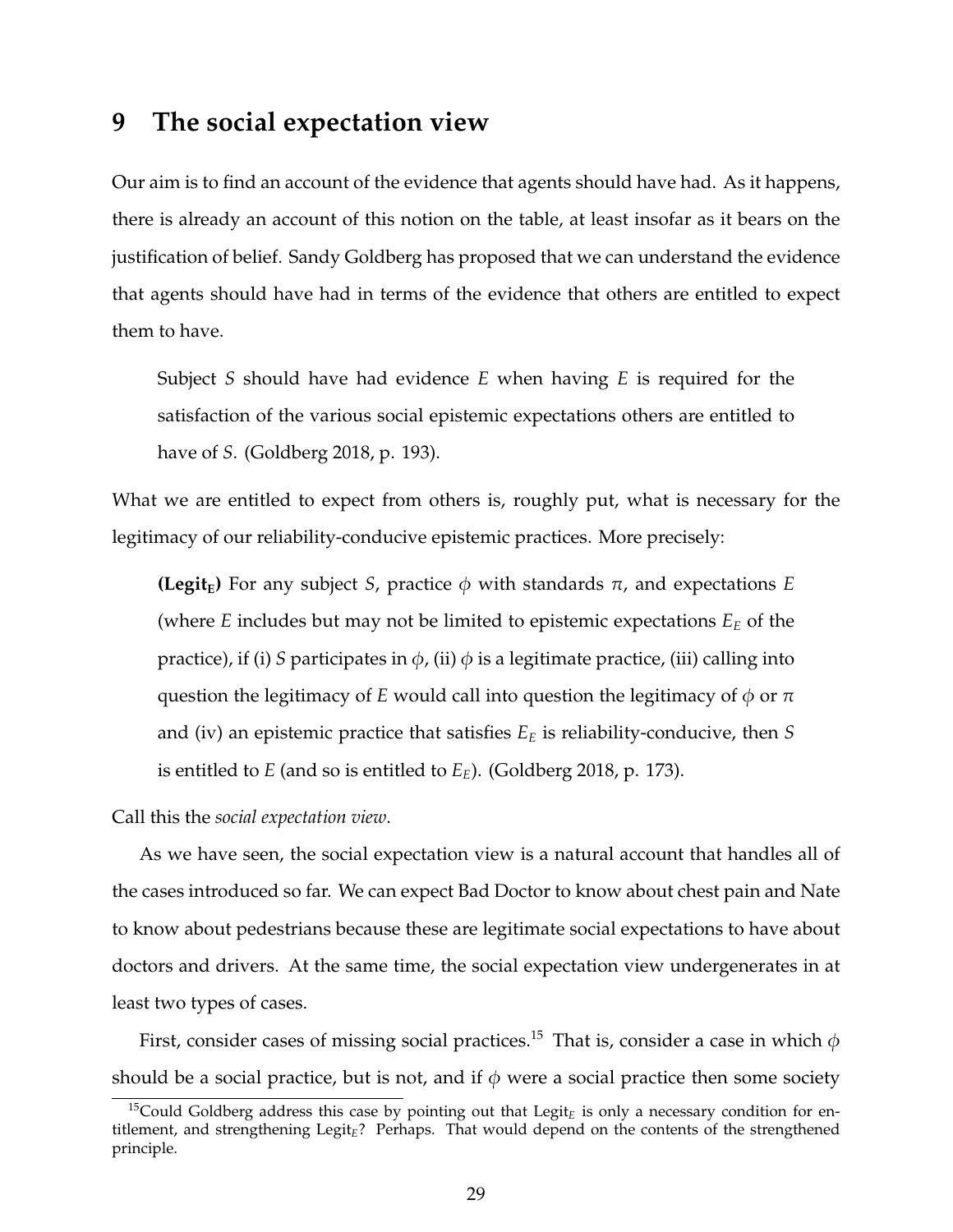members would be entitled to expect *E*. We will meet a case of this sort in the next section. There, I will consider an argument by Kristie Dotson that we ought to have a more expansive practice  $\phi$  of gathering and assessing evidence in response to police killings, and if we had that practice many society members would be entitled to expect us to possess evidence *E* that we do not possess. For example, we might be expected to understand the racialized prejudices leading to police killings and the institutional structures which prevent accurate information about the causes of police killings from being disseminated. In this case, I will interpret Dotson as making a compelling argument for the conclusion that *E* forms part of the evidence that we should have had, although there is quite unfortunately no extant social practice which grounds this expectation.

For a second family of cases in which the social expectation view undergenerates, consider cases where no society is around to ground an expectation of any kind. For example, consider:

**(Crusoe)** Robinson Crusoe comes home every day to find his hut destroyed. Each day, a fresh set of tracks leads from the hut into the forest. But each day, Crusoe rebuilds the hut without investigating the tracks. If he had followed the tracks, Crusoe would have noticed a bear camped nearby whose feet matched the tracks.

Should Crusoe have had the evidence that there was a bear nearby? Plausibly, yes. It makes little sense for Crusoe to calmly rebuild his hut without following the tracks, and if he had done that Crusoe would have seen the bear. But this fact about the evidence that Crusoe should have had is not grounded in any legitimate social expectation, since there is no one else who can expect anything out of Crusoe. Perhaps we could attempt to defend the social expectation view by holding that Crusoe has a legitimate social expectation of himself that he will gather evidence. But here the notion of a social expectation has been stretched quite thin, to the point that it will be difficult to draw a principled distinction between social and non-social expectations. Why not simply talk about the evidence that Crusoe can be legitimately expected to have, and theorize directly about this notion?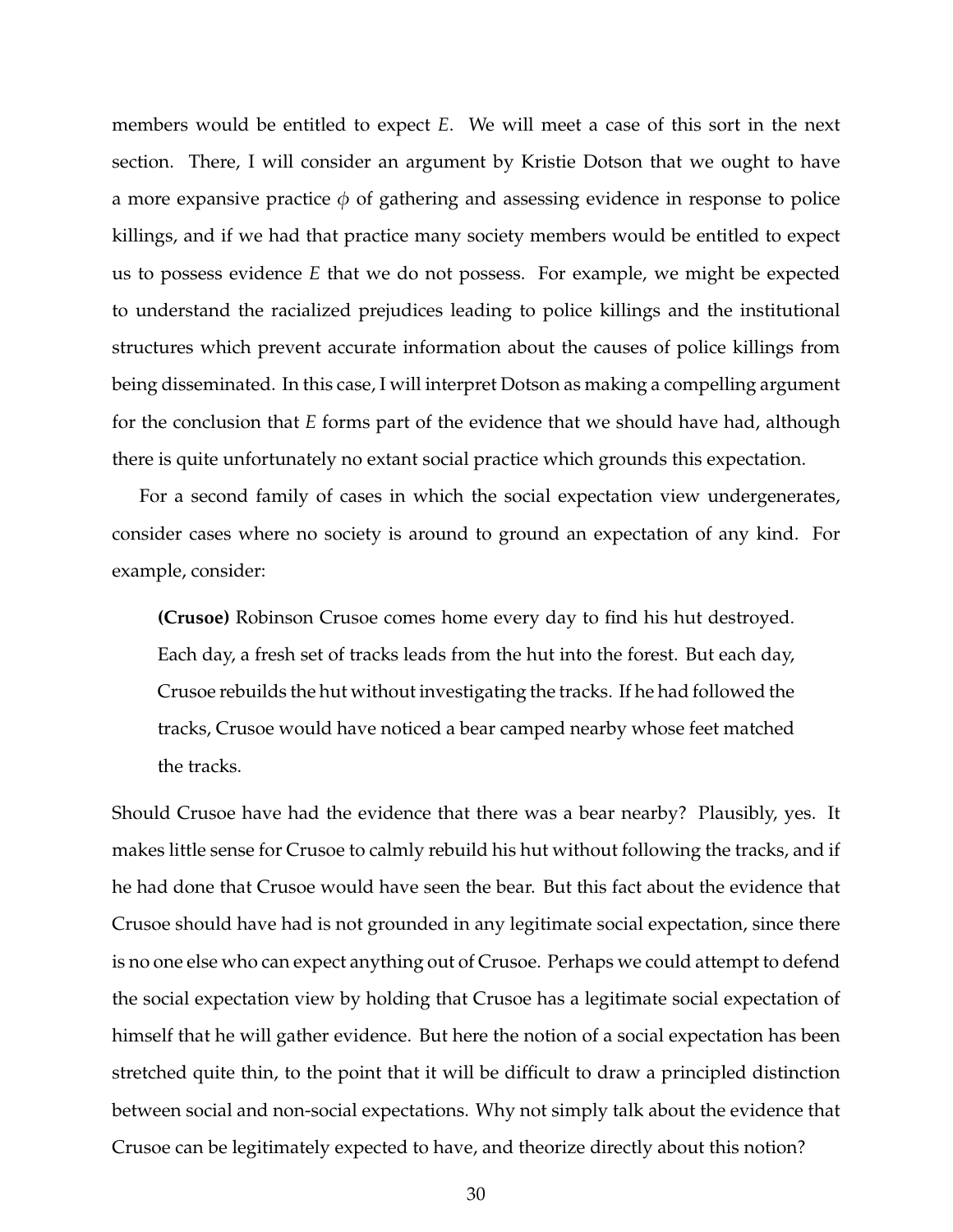So far, we have considered and rejected two accounts of the evidence that agents should have had: a recursive account in terms of the evidence that they should have gathered, and a social expectation view in terms of the evidence that agents can be socially expected to have. What else could we say instead?

### **10 Resetting our aims**

What, then, is the right general account of the evidence that agents should have had? I have a confession to make. I do not have such an account. But I do have a suggestion for how we might work towards one.

In seeking a fully general account of the evidence that agents should have had, we have jumped the gun a bit. We have taken a category which normative theorists are just beginning to understand and whose extension and application is still substantially unclear, then tried to give a complete account of that category. We would do better to relax our aims. Suppose we seek to understand the category of evidence that agents should have had by listing some types of evidence that agents should have and giving preliminary grounds on which this counts as evidence that agents should have had. This strategy stops short of supplying a general account of the nature and grounds of evidence that agents should have had. But it will give us a better grip on the phenomenon of evidence that agents should have had, from which a more general account can be constructed.

So far, we have met two categories of evidence that agents should have had. First, there is information that agents should have for instrumental purposes in order to act in a value-promoting way. This includes, for Crusoe, the fact that a bear is camped nearby. Second, there is information that we can be legitimately socially expected to possess. This includes, for Bad Doctor, the proper treatment for chest pains. I think we should also add a third category to this list. Sometimes agents should have evidence because that evidence is necessary to resist oppression.

In support of this view, consider Kristie Dotson's work on police killings of unarmed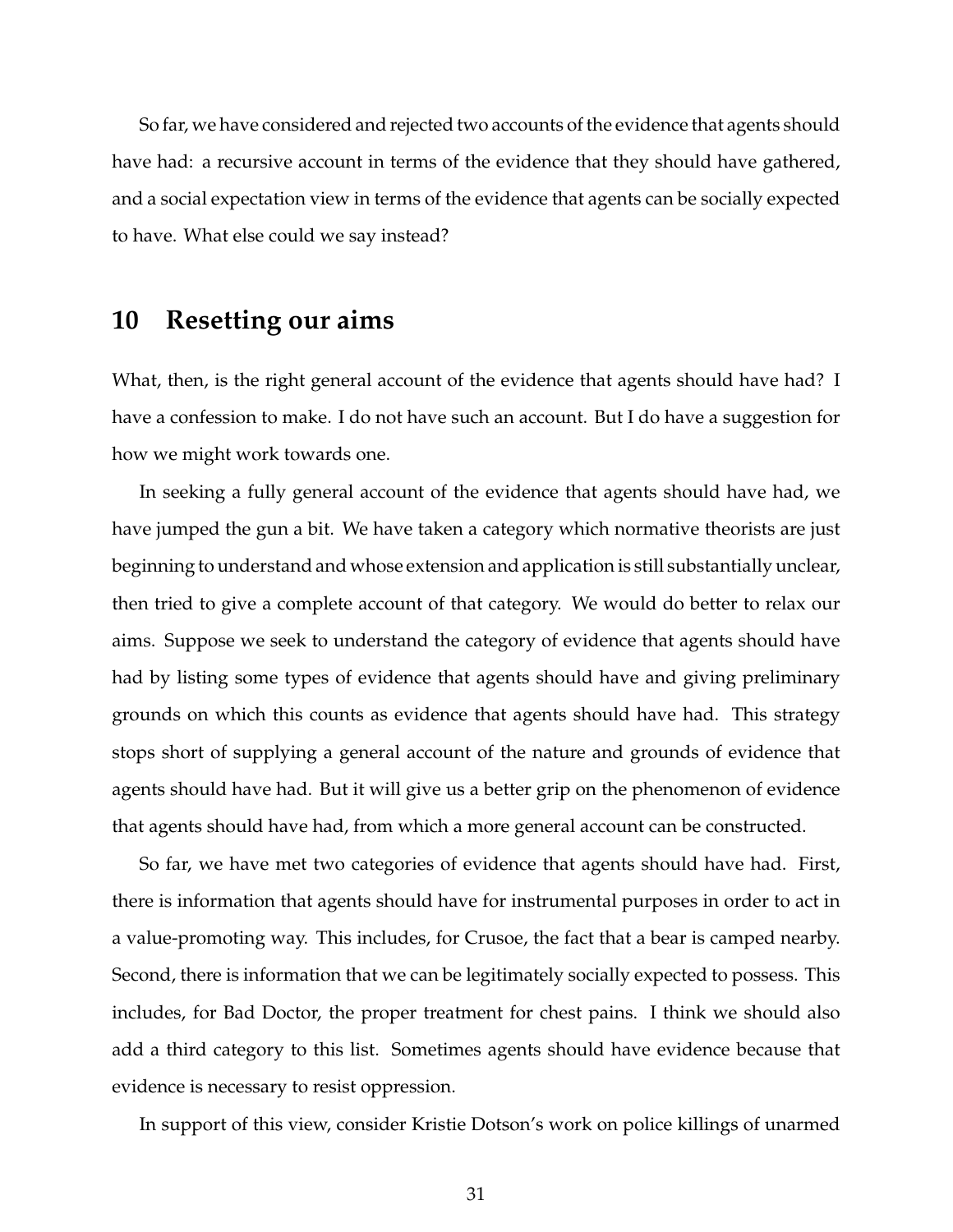black men (Dotson 2018). Dotson argues that our epistemic practices in these cases are problematic. Prevailing epistemic practices facilitate police killings; allow the perpetrators to get away with murder in a court of law as well as the court of public opinion; and silence black rage at police violence by casting it as an emotional overreaction to the available evidence.

One of Dotson's primary targets is our evidential practices. Dotson notes that in many police killings, the dialectic comes to be dominated by evidence of problematic victimhood. We focus on evidence purporting to show that the victim was behaving belligerently, illegally, or in noncompliance with police instructions; on evidence of the victim's past criminal record; or on stories purporting to demonstrate the victim's bad character. Evidence of problematic victimhood is used to suggest that police killings were justified by reasonable suspicion of danger or harm, as well as that victims may in some way have deserved their deaths.

Dotson notes that these evidential practices ignore or marginalize many pieces of relevant evidence. We ignore the broad discretion given to police to determine whether to use lethal force; how this discretion is exercised in reaction to racialized perceptions and beliefs; how police discretion results in a disproportionate number of police killings of unarmed black men; how fundamental social institutions conspire to produce evidence of problematic victimhood; and more broadly how legal and media institutions control the types of information that are likely to be available and readily disseminated. The result is that the evidence dominating mainstream discourse about police killings often appears to support the claim that officers acted justifiably.

Dotson suggests that this situation illustrates a lack of dynamism, in which agents fail to attend to multiple bodies of evidence relevant to police killings. Dotson suggests that more dynamism is necessary in order to promote the value of lessening oppression. In the present framework, a natural way to interpret Dotson's call for dynamism is as a claim about the evidence that informed citizens should have. As members of a racist society, we should have evidence about the social and institutional context in which police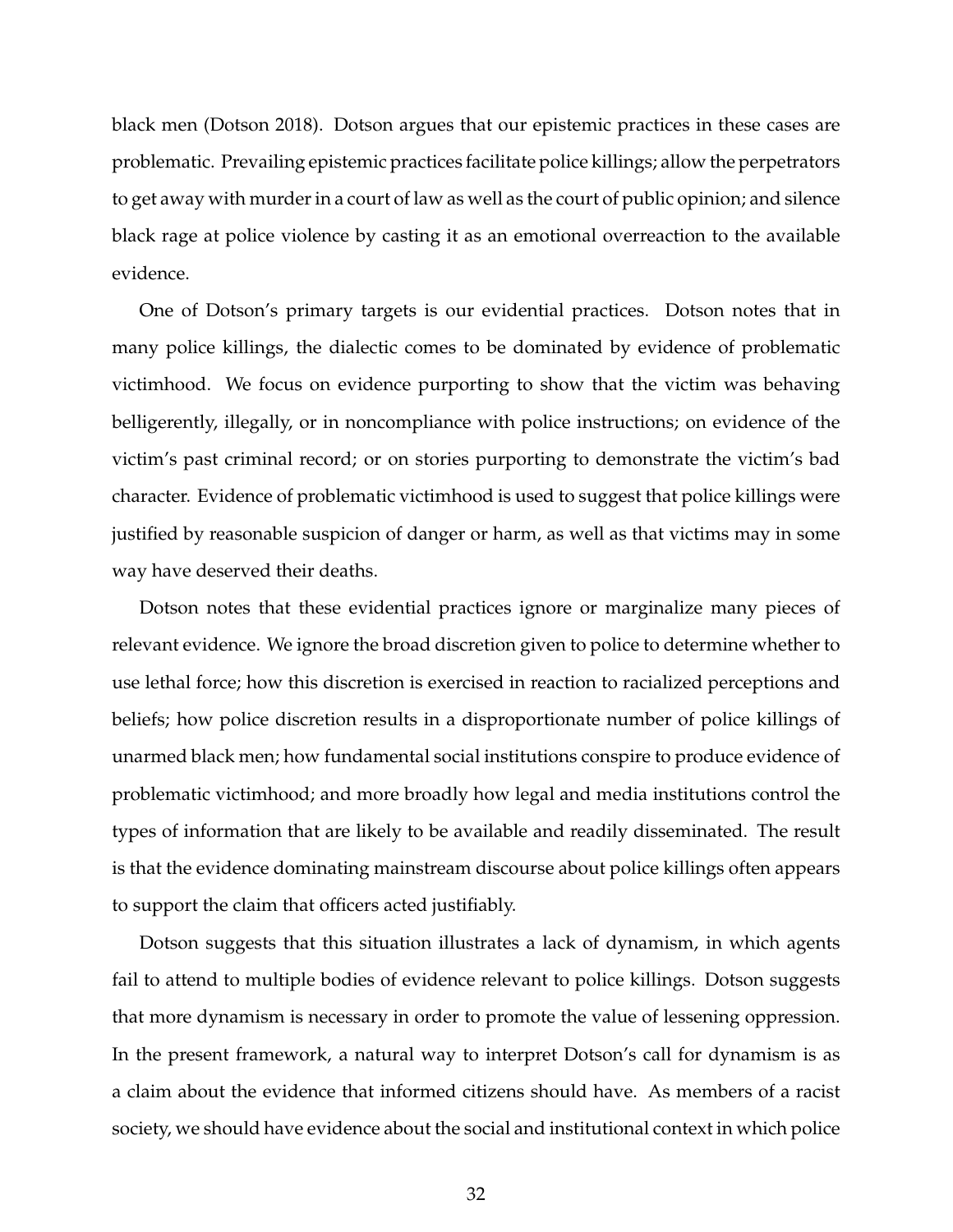violence takes place so that we can react appropriately and take steps to lessen violence and oppression.

Summing up, it is perhaps too early to aim for a general account of the evidence that agents should have had, such as the dual-indexed view or the social expectation view. The first order of business is to make extensional progress in understanding which evidence agents should have had. We have met at least three distinct categories of evidence that agents should have had: evidence needed for instrumental purposes in order to promote value; evidence we are legitimately socially expected to possess; and evidence needed to lessen oppression. Further theorizing will perhaps reveal other types of evidence that agents should have had.

### **11 Conclusion**

In this paper, I argued that unpossessed evidence plays a dual deontic role. We sometimes have duties to gather evidence that we do not possess. And evidence can sometimes influence what we ought to do, even if we fail to gather that evidence.

Sections 2-4 argued that subjectivists have a compelling account of duties to gather evidence. This account starts from a subjective consequentialist view on which agents ought to do what is best, understood in terms of the belief-relative amount of value promoted by their actions. The value of evidence-gathering actions is then modeled using the value of information. I argued that this account performs well on cases such as Claire's Choice, makes progress on the problems posed for objectivist accounts, has plausible applications, explains away many non-tracing cases of culpable ignorance, and generalizes to an account of duties to expand awareness.

However, this account struggles to explain the second role of unpossessed evidence. Section 5 argued that subjectivism faces the Problem of Deontic Tracing: although subjectivists can explain why failures to gather evidence impact future culpability, they cannot explain why evidence we failed to gather bears on what we ought to do. In response,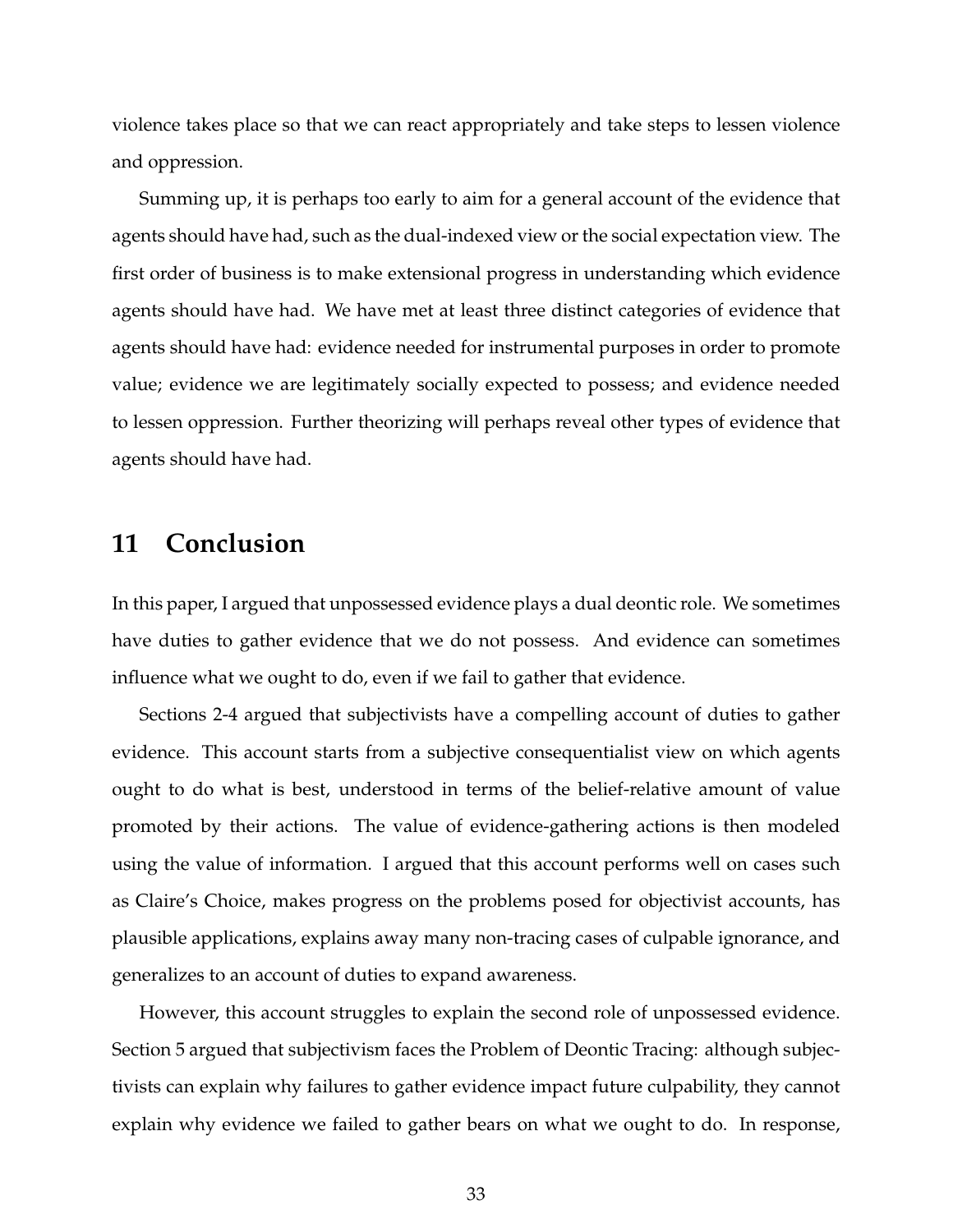Sections 6-7 proposed a two-step modification to the subjectivist account: Ideal Evidence Consequentialism. This view replaces subjectivism with an information-sensitive reading of deontic modals, and takes the relevant body of information to be the evidence that agents should have had.

Sections 8-9 considered and rejected two accounts of the evidence that agents should have had: a family of recursive accounts on which the evidence that agents should have had is evidence that they should have gathered in the past, and the social expectation view on which evidence that agents should have had is evidence that they can be legitimately socially expected to have. Section 10 argued that we can make progress in understanding the notion of evidence that agents should have had by relaxing our aims, seeking a preliminary understanding of the evidence that agents should have had without demanding a fully general account. I presented three distinct categories of evidence that agents should have had.

If this is right, then perhaps the most important implication of this discussion is that subjectivist-leaning theorists should think seriously about the notion of evidence that agents should have had. A fully general account of the evidence that agents should have had will allow subjectivists to absorb key advantages of objectivist accounts and to build bridges to current epistemological discussions of unpossessed evidence.

### **References**

Bradley, Richard. 2017. *Decision theory with a human face*. Cambridge University Press.

- Buchak, Lara. 2010. "Instrumental rationality, epistemic rationality, and evidencegathering." *Philosophical Perspectives* 24:85–120.
- Cariani, Fabrizio. 2016. "Deontic modals and probabilities: One theory to rule them all?" In Nate Charlow and Matthew Chrisman (eds.), *Deontic modality*, 11–46. Oxford University Press.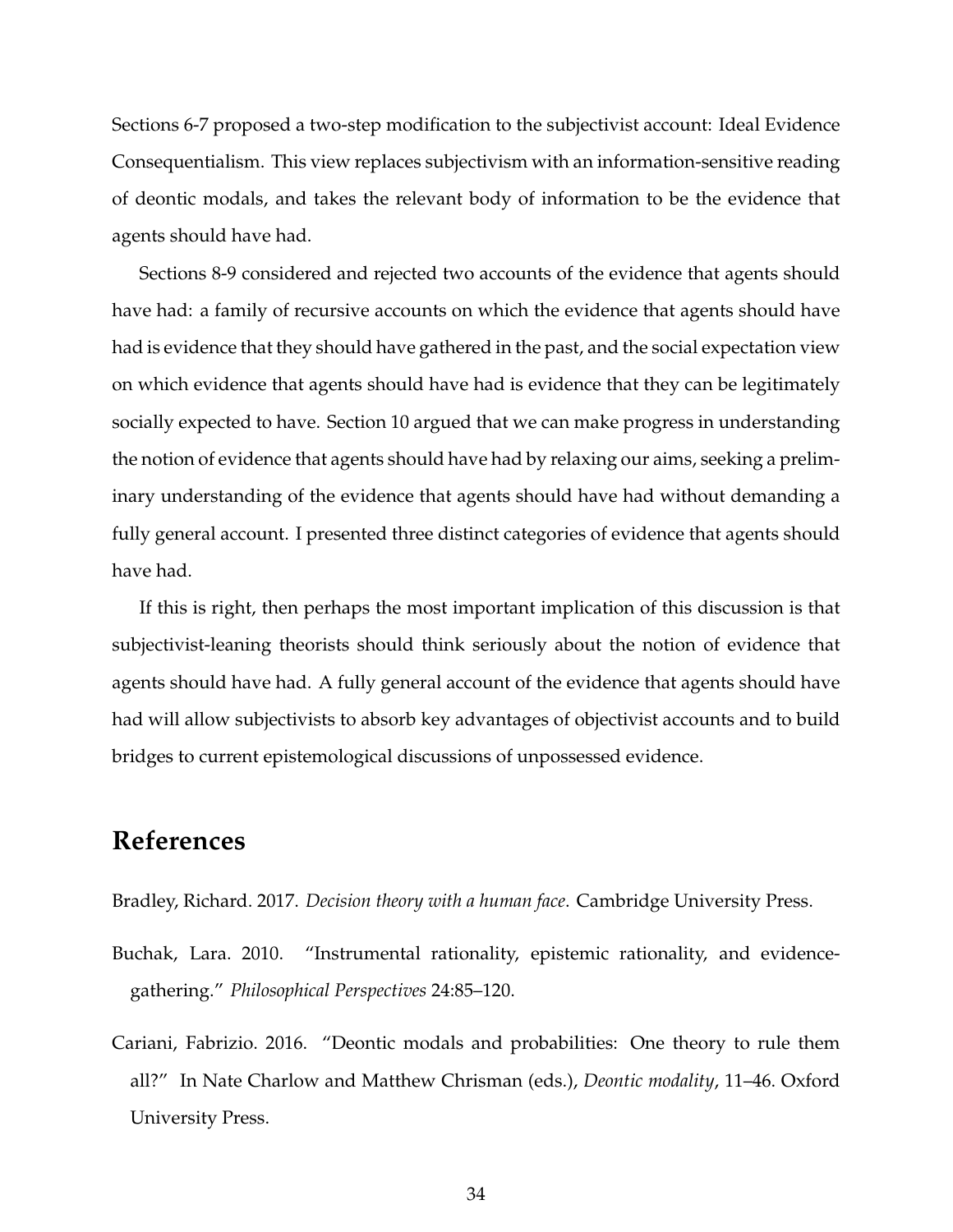- Charlow, Nate and Chrisman, Matthew (eds.). 2016. *Deontic modality*. Oxford University Press.
- DeRose, Keith. 2000. "Ought we to follow our evidence?" *Philosophy and Phenomenological Research* 60:697–706.
- Dotson, Kristie. 2018. "Accumulating epistemic power: A problem with epistemology." *Philosophical Topics* 46:125–54.
- Doughtery, Trent. 2012. "Reducing responsibility: An evidentialist account of epistemic blame." *European Journal of Philosophy* 20:534–47.
- Feldman, Richard. 2002. "Epistemological duties." In PaulMoser (ed.), *The Oxford handbook of epistemology*, 362–383. Oxford University Press.
- Gibbons, John. 2006. "Access externalism." *Mind* 115:19–39.
- Goldberg, Sanford. 2016. "On the epistemic significance of evidence you should have had." *Episteme* 13:449–470.
- —. 2017. "Should have known." *Synthese* 194:2863–2894.
- —. 2018. *To the best of our knowledge: Social expectations and epistemic normativity*. Oxford University Press.
- Good, I.J. 1966. "On the principle of total evidence." *British Journal for the Philosophy of Science* 17:319–321.
- Hall, Richard and Johnson, Charles. 1998. "The epistemic duty to seek more evidence." *American Philosophical Quarterly* 35:129–139.
- Harman, Gilbert. 1973. *Thought*. Princeton University Press.
- Howard, Ronald. 1966. "Information value theory." *IEEE Transactions on Systems Science and Cybernetics* 2:22–26.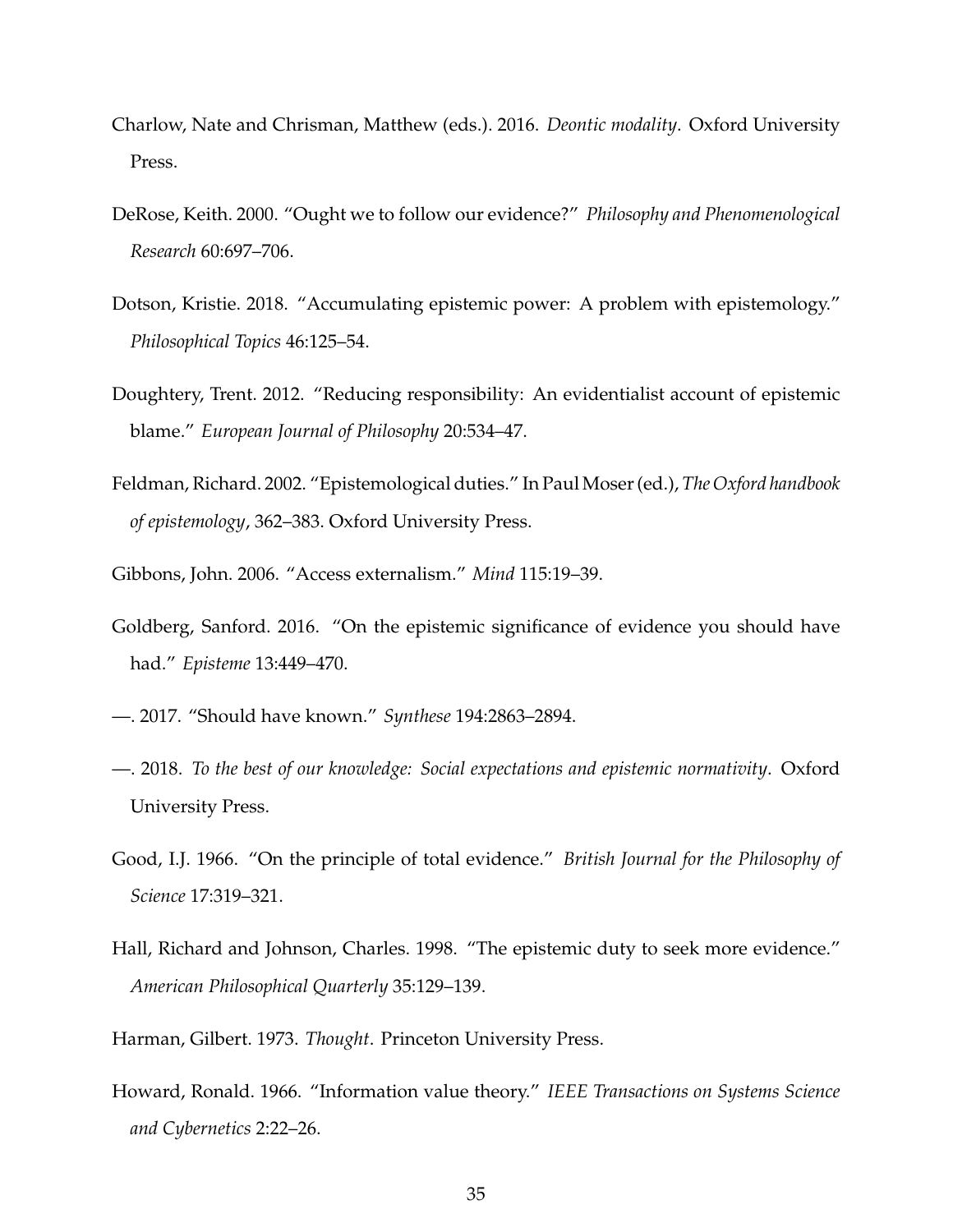- —. 1968. "The foundations of decision analysis." *IEEE Transactions on Systems Science and Cybernetics* 4:211–219.
- Karni, Edi and Vierø, Marie-Louise. 2013. "'Reverse Bayesianism': A choice-based theory of growing awareness." *American Economic Review* 103:2790–2810.
- King, Matt. 2009. "The problem with negligence." *Social Theory and Practice* 35:577–595.
- Kolodny, Niko and MacFarlane, John. 2010. "Ifs and oughts." *Journal of Philosophy* 107:115– 143.
- Kornblith, Hilary. 1983. "Justified belief and epistemically responsible action." *Philosophical Review* 92:33–48.
- Lazar, Seth. 2017. "Deontological decision theory and agent-centered options." *Ethics* 127:579–609.
- Lee-Stronach, Chad. 2019. "The problem of ignorance." *Ethics* 130:211–227.
- Lieder, Falk and Griffiths, Thomas. 2017. "Strategy selection as rational metareasoning." *Psychological Review* 124:762–794.
- Lieder, Falk, Shenhav, Amitai, Musslick, Sebastian, and Griffiths, Thomas. 2018. "Rational metareasoning and the plasticity of cognitive control." *PLOS Computational Biology* 14:e1006043.
- Maher, Patrick. 1990. "Why scientists gather evidence." *British Journal for the Philosophy of Science* 41:103–119.
- Quiggin, John. 2016. "The value of information and the value of awareness." *Theory and Decision* 80:167–185.
- Robichaud, Philip and Wieland, Jan Willem. 2019. "A puzzle concerning blame transfer." *Philosophy and Phenomenological Research* 99:3–26.